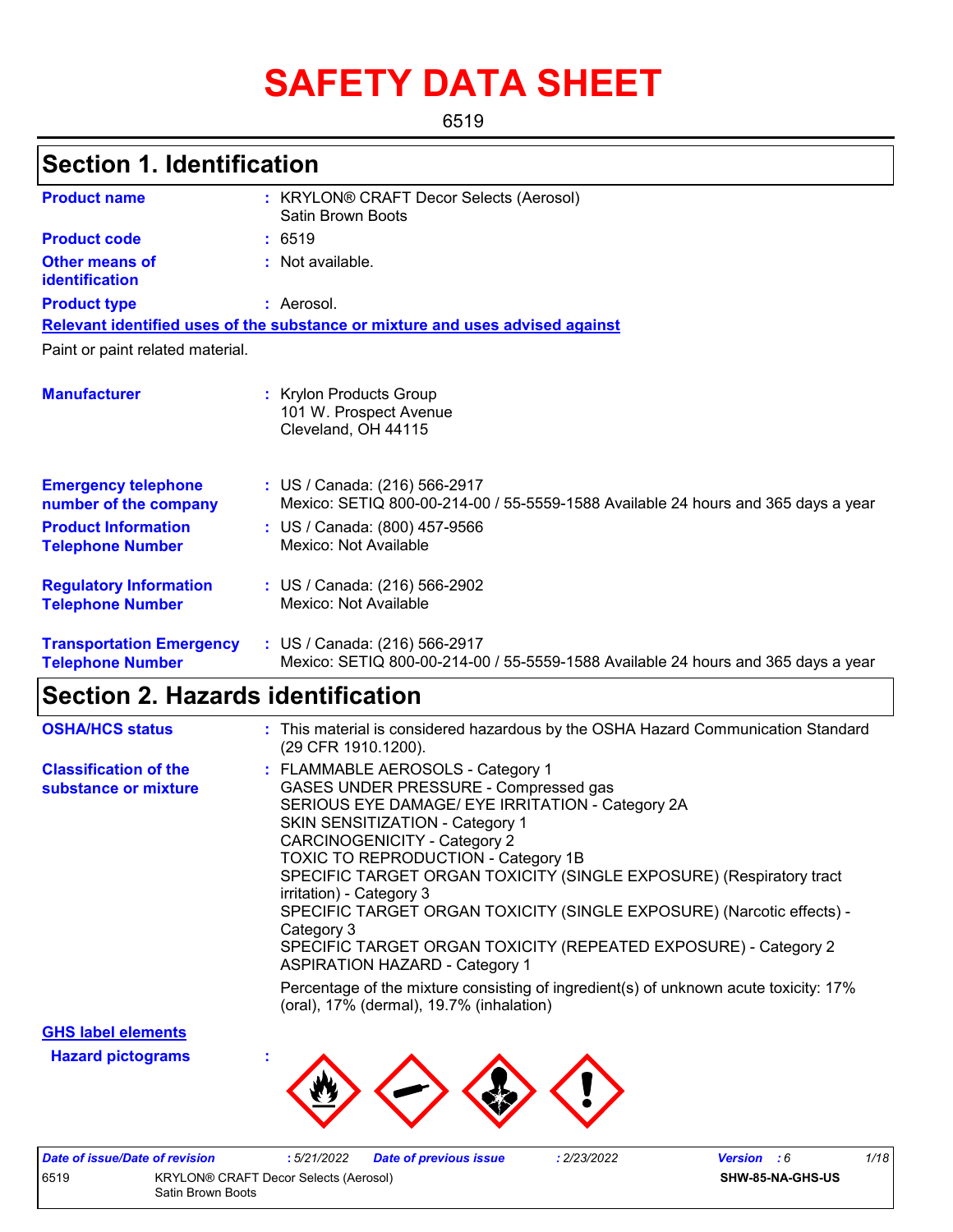## **Section 2. Hazards identification**

| <b>Signal word</b>                         | : Danger                                                                                                                                                                                                                                                                                                                                                                                                                                                                                                                                                                                                                                           |
|--------------------------------------------|----------------------------------------------------------------------------------------------------------------------------------------------------------------------------------------------------------------------------------------------------------------------------------------------------------------------------------------------------------------------------------------------------------------------------------------------------------------------------------------------------------------------------------------------------------------------------------------------------------------------------------------------------|
| <b>Hazard statements</b>                   | : Extremely flammable aerosol.<br>Contains gas under pressure; may explode if heated.<br>May be fatal if swallowed and enters airways.<br>May cause an allergic skin reaction.<br>Causes serious eye irritation.<br>May cause respiratory irritation.<br>May cause drowsiness or dizziness.<br>Suspected of causing cancer.<br>May damage fertility or the unborn child.<br>May cause damage to organs through prolonged or repeated exposure.                                                                                                                                                                                                     |
| <b>Precautionary statements</b>            |                                                                                                                                                                                                                                                                                                                                                                                                                                                                                                                                                                                                                                                    |
| <b>General</b>                             | : Read label before use. Keep out of reach of children. If medical advice is needed,<br>have product container or label at hand.                                                                                                                                                                                                                                                                                                                                                                                                                                                                                                                   |
| <b>Prevention</b>                          | : Obtain special instructions before use. Do not handle until all safety precautions have<br>been read and understood. Wear protective gloves, protective clothing and eye or face<br>protection. Keep away from heat, hot surfaces, sparks, open flames and other ignition<br>sources. No smoking. Do not spray on an open flame or other ignition source. Use<br>only outdoors or in a well-ventilated area. Do not breathe dust or mist. Wash<br>thoroughly after handling. Contaminated work clothing must not be allowed out of the<br>workplace. Pressurized container: Do not pierce or burn, even after use.                               |
| <b>Response</b>                            | : IF exposed or concerned: Get medical advice or attention. IF INHALED: Remove<br>person to fresh air and keep comfortable for breathing. Call a POISON CENTER or<br>doctor if you feel unwell. IF SWALLOWED: Immediately call a POISON CENTER or<br>doctor. Do NOT induce vomiting. Wash contaminated clothing before reuse. IF ON<br>SKIN: Wash with plenty of water. If skin irritation or rash occurs: Get medical advice or<br>attention. IF IN EYES: Rinse cautiously with water for several minutes. Remove contact<br>lenses, if present and easy to do. Continue rinsing. If eye irritation persists: Get medical<br>advice or attention. |
| <b>Storage</b>                             | : Store locked up. Protect from sunlight. Do not expose to temperatures exceeding 50<br>°C/122 °F. Store in a well-ventilated place. Keep container tightly closed.                                                                                                                                                                                                                                                                                                                                                                                                                                                                                |
| <b>Disposal</b>                            | : Dispose of contents and container in accordance with all local, regional, national and<br>international regulations.                                                                                                                                                                                                                                                                                                                                                                                                                                                                                                                             |
| <b>Supplemental label</b><br>elements      | DELAYED EFFECTS FROM LONG TERM OVEREXPOSURE. Contains solvents which<br>can cause permanent brain and nervous system damage. Intentional misuse by<br>deliberately concentrating and inhaling the contents can be harmful or fatal. WARNING:<br>This product contains chemicals known to the State of California to cause cancer and<br>birth defects or other reproductive harm.                                                                                                                                                                                                                                                                  |
|                                            | Please refer to the SDS for additional information. Keep out of reach of children. Keep<br>upright in a cool, dry place. Do not discard empty can in trash compactor.                                                                                                                                                                                                                                                                                                                                                                                                                                                                              |
| <b>Hazards not otherwise</b><br>classified | : DANGER: Rags, steel wool, other waste soaked with this product, and sanding residue<br>may spontaneously catch fire if improperly discarded. Immediately place rags, steel<br>wool, other waste soaked with this product, and sanding residue in a sealed, water-filled,<br>metal container. Dispose of in accordance with local fire regulations.                                                                                                                                                                                                                                                                                               |

## **Section 3. Composition/information on ingredients**

| Substance/mixture     | : Mixture        |
|-----------------------|------------------|
| <b>Other means of</b> | : Not available. |
| <b>identification</b> |                  |

**CAS number/other identifiers**

| Jale VI ISSUE/Da |  |  |  |
|------------------|--|--|--|
| 3519             |  |  |  |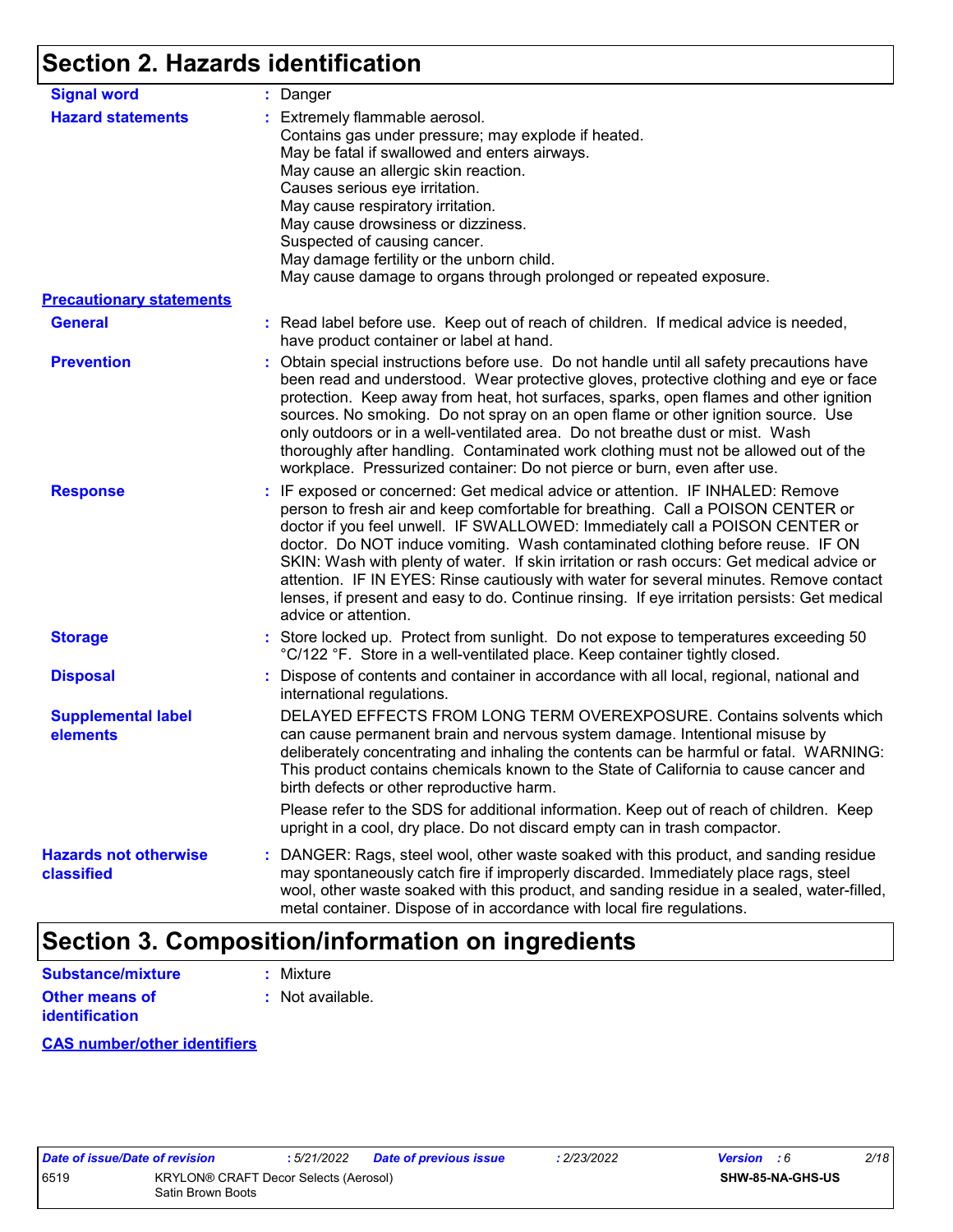### **Section 3. Composition/information on ingredients**

| <b>Ingredient name</b>               | % by weight | <b>CAS number</b> |
|--------------------------------------|-------------|-------------------|
| l Acetone                            | 225 - ≤50   | 67-64-1           |
| Propane                              | l≥10 - ≤25  | 74-98-6           |
| n-Butyl Acetate                      | $\leq 10$   | 123-86-4          |
| Butane                               | l≤10        | 106-97-8          |
| 2-Propoxyethanol                     | ՝≤3         | 2807-30-9         |
| l Titanium Dioxide                   | ՝≤3         | 13463-67-7        |
| Zirconium 2-Ethylhexanoate           | l≤0.3       | 22464-99-9        |
| Methyl Ethyl Ketoxime                | l≤0.3       | 96-29-7           |
| Light Aromatic Hydrocarbons          | l≤0.3       | 64742-95-6        |
| Cobalt 2-Ethylhexanoate              | l≤0.3       | 136-52-7          |
| Hydrotreated Heavy Petroleum Naphtha | ≤0.3        | 64742-48-9        |

Any concentration shown as a range is to protect confidentiality or is due to batch variation.

**There are no additional ingredients present which, within the current knowledge of the supplier and in the concentrations applicable, are classified and hence require reporting in this section.**

**Occupational exposure limits, if available, are listed in Section 8.**

### **Section 4. First aid measures**

#### **Description of necessary first aid measures**

| <b>Eye contact</b>  | : Immediately flush eyes with plenty of water, occasionally lifting the upper and lower<br>eyelids. Check for and remove any contact lenses. Continue to rinse for at least 10<br>minutes. Get medical attention.                                                                                                                                                                                                                                                                                                                                                                                                                                                                                                                                       |
|---------------------|---------------------------------------------------------------------------------------------------------------------------------------------------------------------------------------------------------------------------------------------------------------------------------------------------------------------------------------------------------------------------------------------------------------------------------------------------------------------------------------------------------------------------------------------------------------------------------------------------------------------------------------------------------------------------------------------------------------------------------------------------------|
| <b>Inhalation</b>   | : Remove victim to fresh air and keep at rest in a position comfortable for breathing. If it<br>is suspected that fumes are still present, the rescuer should wear an appropriate mask<br>or self-contained breathing apparatus. If not breathing, if breathing is irregular or if<br>respiratory arrest occurs, provide artificial respiration or oxygen by trained personnel. It<br>may be dangerous to the person providing aid to give mouth-to-mouth resuscitation.<br>Get medical attention. If necessary, call a poison center or physician. If unconscious,<br>place in recovery position and get medical attention immediately. Maintain an open<br>airway. Loosen tight clothing such as a collar, tie, belt or waistband.                    |
| <b>Skin contact</b> | : Wash with plenty of soap and water. Remove contaminated clothing and shoes. Wash<br>contaminated clothing thoroughly with water before removing it, or wear gloves.<br>Continue to rinse for at least 10 minutes. Get medical attention. In the event of any<br>complaints or symptoms, avoid further exposure. Wash clothing before reuse. Clean<br>shoes thoroughly before reuse.                                                                                                                                                                                                                                                                                                                                                                   |
| <b>Ingestion</b>    | : Get medical attention immediately. Call a poison center or physician. Wash out mouth<br>with water. Remove dentures if any. If material has been swallowed and the exposed<br>person is conscious, give small quantities of water to drink. Stop if the exposed person<br>feels sick as vomiting may be dangerous. Aspiration hazard if swallowed. Can enter<br>lungs and cause damage. Do not induce vomiting. If vomiting occurs, the head should<br>be kept low so that vomit does not enter the lungs. Never give anything by mouth to an<br>unconscious person. If unconscious, place in recovery position and get medical<br>attention immediately. Maintain an open airway. Loosen tight clothing such as a collar,<br>tie, belt or waistband. |

**Most important symptoms/effects, acute and delayed**

| <b>Potential acute health effects</b> |                                                                                                                              |
|---------------------------------------|------------------------------------------------------------------------------------------------------------------------------|
| Eye contact                           | : Causes serious eye irritation.                                                                                             |
| <b>Inhalation</b>                     | : Can cause central nervous system (CNS) depression. May cause drowsiness or<br>dizziness. May cause respiratory irritation. |
| <b>Skin contact</b>                   | : May cause an allergic skin reaction.                                                                                       |

| Date of issue/Date of revision |                                                            | : 5/21/2022 | Date of previous issue | : 2/23/2022 | <b>Version</b> : 6 |                         | 3/18 |
|--------------------------------|------------------------------------------------------------|-------------|------------------------|-------------|--------------------|-------------------------|------|
| 6519                           | KRYLON® CRAFT Decor Selects (Aerosol)<br>Satin Brown Boots |             |                        |             |                    | <b>SHW-85-NA-GHS-US</b> |      |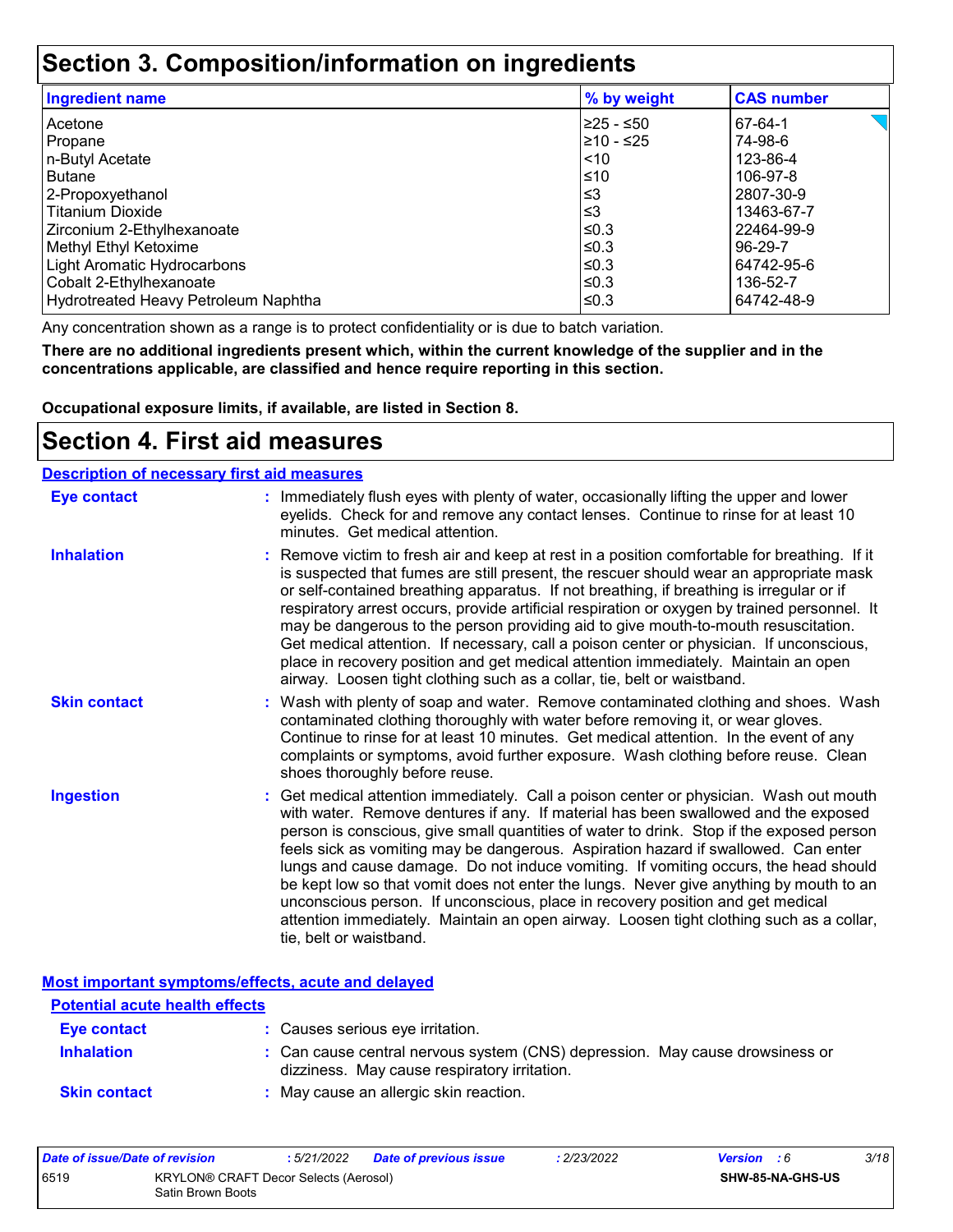# **Section 4. First aid measures**

| <b>Ingestion</b>                  | : Can cause central nervous system (CNS) depression. May be fatal if swallowed and<br>enters airways.                                                                                                                                                                                                                                                                                                           |
|-----------------------------------|-----------------------------------------------------------------------------------------------------------------------------------------------------------------------------------------------------------------------------------------------------------------------------------------------------------------------------------------------------------------------------------------------------------------|
| Over-exposure signs/symptoms      |                                                                                                                                                                                                                                                                                                                                                                                                                 |
| <b>Eye contact</b>                | : Adverse symptoms may include the following:<br>pain or irritation<br>watering<br>redness                                                                                                                                                                                                                                                                                                                      |
| <b>Inhalation</b>                 | : Adverse symptoms may include the following:<br>respiratory tract irritation<br>coughing<br>nausea or vomiting<br>headache<br>drowsiness/fatigue<br>dizziness/vertigo<br>unconsciousness<br>reduced fetal weight<br>increase in fetal deaths<br>skeletal malformations                                                                                                                                         |
| <b>Skin contact</b>               | : Adverse symptoms may include the following:<br>irritation<br>redness<br>reduced fetal weight<br>increase in fetal deaths<br>skeletal malformations                                                                                                                                                                                                                                                            |
| <b>Ingestion</b>                  | : Adverse symptoms may include the following:<br>nausea or vomiting<br>reduced fetal weight<br>increase in fetal deaths<br>skeletal malformations                                                                                                                                                                                                                                                               |
|                                   | Indication of immediate medical attention and special treatment needed, if necessary                                                                                                                                                                                                                                                                                                                            |
| <b>Notes to physician</b>         | : Treat symptomatically. Contact poison treatment specialist immediately if large<br>quantities have been ingested or inhaled.                                                                                                                                                                                                                                                                                  |
| <b>Specific treatments</b>        | : No specific treatment.                                                                                                                                                                                                                                                                                                                                                                                        |
| <b>Protection of first-aiders</b> | : No action shall be taken involving any personal risk or without suitable training. If it is<br>suspected that fumes are still present, the rescuer should wear an appropriate mask or<br>self-contained breathing apparatus. It may be dangerous to the person providing aid to<br>give mouth-to-mouth resuscitation. Wash contaminated clothing thoroughly with water<br>before removing it, or wear gloves. |
|                                   |                                                                                                                                                                                                                                                                                                                                                                                                                 |

**See toxicological information (Section 11)**

# **Section 5. Fire-fighting measures**

| <b>Extinguishing media</b>                           |                                                                                                                                                                                                                                                                                                                                                                                                                                                       |                    |      |
|------------------------------------------------------|-------------------------------------------------------------------------------------------------------------------------------------------------------------------------------------------------------------------------------------------------------------------------------------------------------------------------------------------------------------------------------------------------------------------------------------------------------|--------------------|------|
| <b>Suitable extinguishing</b><br>media               | : Use an extinguishing agent suitable for the surrounding fire.                                                                                                                                                                                                                                                                                                                                                                                       |                    |      |
| <b>Unsuitable extinguishing</b><br>media             | : None known.                                                                                                                                                                                                                                                                                                                                                                                                                                         |                    |      |
| <b>Specific hazards arising</b><br>from the chemical | : Extremely flammable aerosol. Runoff to sewer may create fire or explosion hazard. In<br>a fire or if heated, a pressure increase will occur and the container may burst, with the<br>risk of a subsequent explosion. Gas may accumulate in low or confined areas or travel<br>a considerable distance to a source of ignition and flash back, causing fire or explosion.<br>Bursting aerosol containers may be propelled from a fire at high speed. |                    |      |
| Date of issue/Date of revision                       | <b>Date of previous issue</b><br>: 2/23/2022<br>:5/21/2022                                                                                                                                                                                                                                                                                                                                                                                            | <b>Version</b> : 6 | 4/18 |
| 6519<br>Satin Brown Boots                            | <b>KRYLON® CRAFT Decor Selects (Aerosol)</b>                                                                                                                                                                                                                                                                                                                                                                                                          | SHW-85-NA-GHS-US   |      |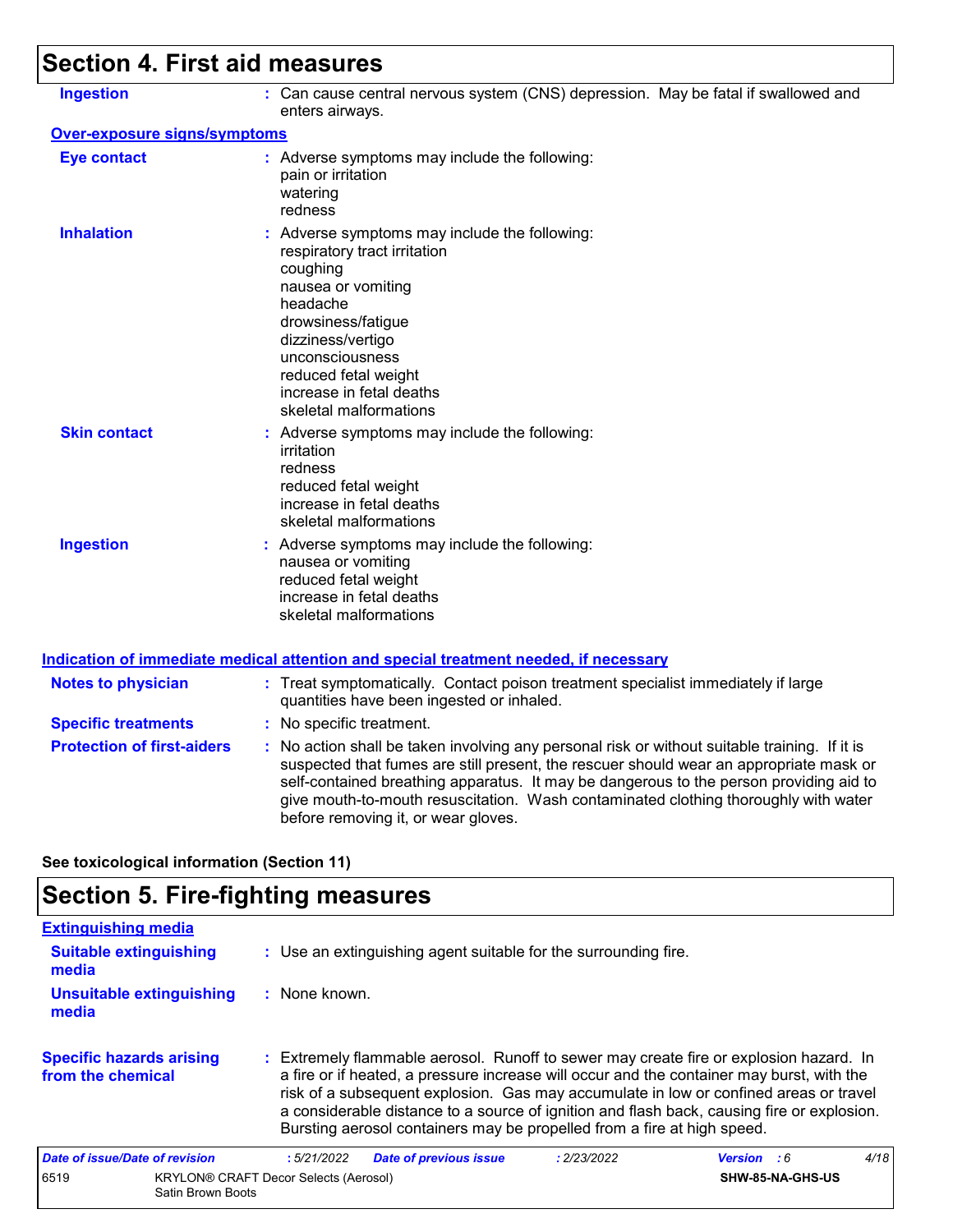### **Section 5. Fire-fighting measures**

| <b>Hazardous thermal</b><br>decomposition products       | Decomposition products may include the following materials:<br>carbon dioxide<br>carbon monoxide<br>metal oxide/oxides                                                                                                                                                                                                        |
|----------------------------------------------------------|-------------------------------------------------------------------------------------------------------------------------------------------------------------------------------------------------------------------------------------------------------------------------------------------------------------------------------|
| <b>Special protective actions</b><br>for fire-fighters   | : Promptly isolate the scene by removing all persons from the vicinity of the incident if<br>there is a fire. No action shall be taken involving any personal risk or without suitable<br>training. Move containers from fire area if this can be done without risk. Use water<br>spray to keep fire-exposed containers cool. |
| <b>Special protective</b><br>equipment for fire-fighters | Fire-fighters should wear appropriate protective equipment and self-contained breathing<br>apparatus (SCBA) with a full face-piece operated in positive pressure mode.                                                                                                                                                        |

### **Section 6. Accidental release measures**

#### **Personal precautions, protective equipment and emergency procedures**

| For non-emergency<br>personnel                        | : No action shall be taken involving any personal risk or without suitable training.<br>Evacuate surrounding areas. Keep unnecessary and unprotected personnel from<br>entering. In the case of aerosols being ruptured, care should be taken due to the rapid<br>escape of the pressurized contents and propellant. If a large number of containers are<br>ruptured, treat as a bulk material spillage according to the instructions in the clean-up<br>section. Do not touch or walk through spilled material. Shut off all ignition sources. No<br>flares, smoking or flames in hazard area. Avoid breathing vapor or mist. Provide<br>adequate ventilation. Wear appropriate respirator when ventilation is inadequate. Put<br>on appropriate personal protective equipment. |
|-------------------------------------------------------|----------------------------------------------------------------------------------------------------------------------------------------------------------------------------------------------------------------------------------------------------------------------------------------------------------------------------------------------------------------------------------------------------------------------------------------------------------------------------------------------------------------------------------------------------------------------------------------------------------------------------------------------------------------------------------------------------------------------------------------------------------------------------------|
| For emergency responders                              | : If specialized clothing is required to deal with the spillage, take note of any information in<br>Section 8 on suitable and unsuitable materials. See also the information in "For non-<br>emergency personnel".                                                                                                                                                                                                                                                                                                                                                                                                                                                                                                                                                               |
| <b>Environmental precautions</b>                      | : Avoid dispersal of spilled material and runoff and contact with soil, waterways, drains<br>and sewers. Inform the relevant authorities if the product has caused environmental<br>pollution (sewers, waterways, soil or air).                                                                                                                                                                                                                                                                                                                                                                                                                                                                                                                                                  |
| Methods and materials for containment and cleaning up |                                                                                                                                                                                                                                                                                                                                                                                                                                                                                                                                                                                                                                                                                                                                                                                  |
| <b>Small spill</b>                                    | : Stop leak if without risk. Move containers from spill area. Use spark-proof tools and<br>explosion-proof equipment. Dilute with water and mop up if water-soluble. Alternatively,<br>or if water-insoluble, absorb with an inert dry material and place in an appropriate waste<br>disposal container. Dispose of via a licensed waste disposal contractor.                                                                                                                                                                                                                                                                                                                                                                                                                    |
| <b>Large spill</b>                                    | : Stop leak if without risk. Move containers from spill area. Use spark-proof tools and<br>explosion-proof equipment. Approach release from upwind. Prevent entry into sewers,<br>water courses, basements or confined areas. Wash spillages into an effluent treatment<br>plant or proceed as follows. Contain and collect spillage with non-combustible,<br>absorbent material e.g. sand, earth, vermiculite or diatomaceous earth and place in<br>container for disposal according to local regulations (see Section 13). Dispose of via a<br>licensed waste disposal contractor. Contaminated absorbent material may pose the<br>same hazard as the spilled product. Note: see Section 1 for emergency contact<br>information and Section 13 for waste disposal.             |

# **Section 7. Handling and storage**

**Precautions for safe handling**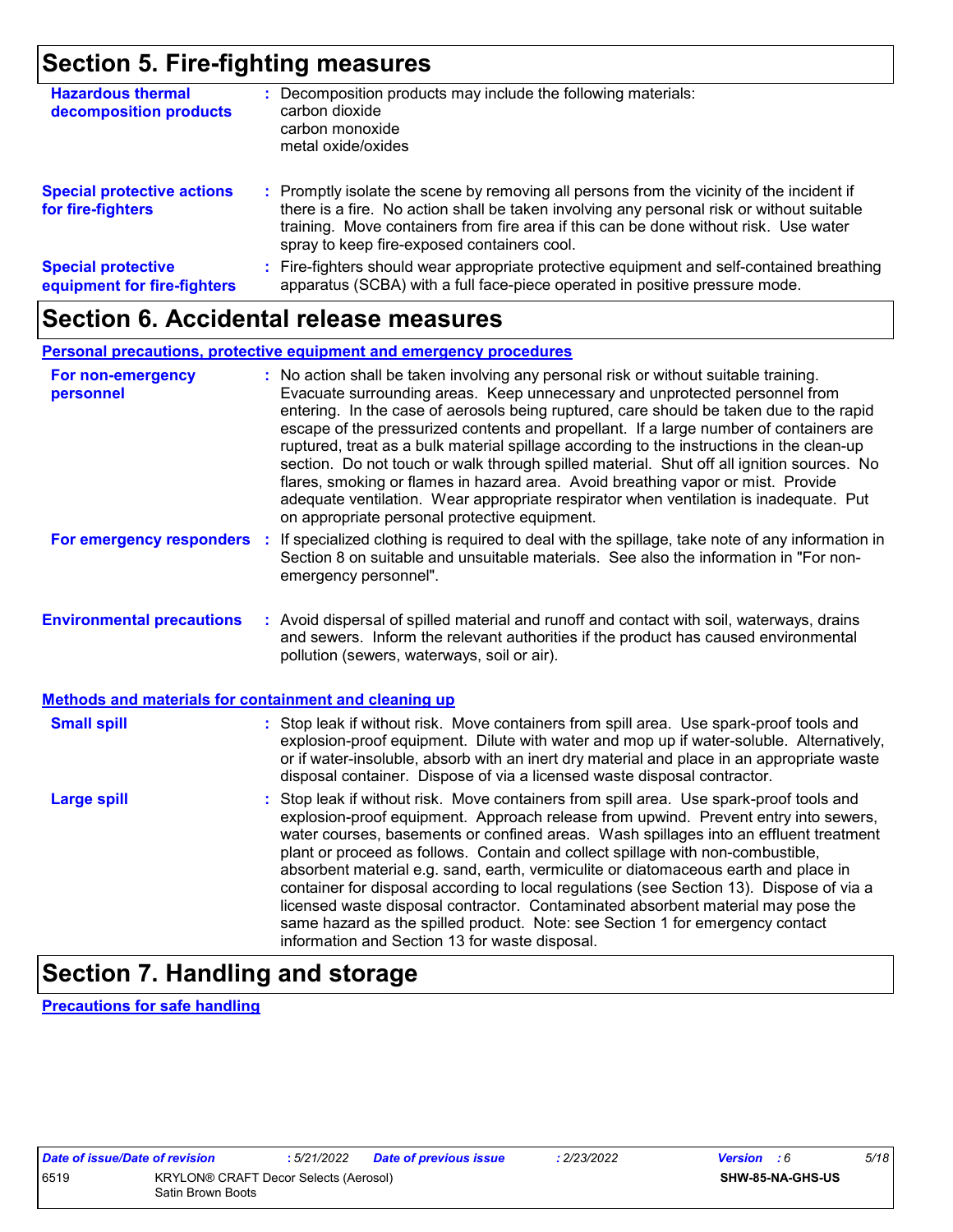# **Section 7. Handling and storage**

| <b>Protective measures</b>                                                       | : Put on appropriate personal protective equipment (see Section 8). Persons with a<br>history of skin sensitization problems should not be employed in any process in which<br>this product is used. Pressurized container: protect from sunlight and do not expose to<br>temperatures exceeding 50°C. Do not pierce or burn, even after use. Avoid exposure -<br>obtain special instructions before use. Avoid exposure during pregnancy. Do not<br>handle until all safety precautions have been read and understood. Do not get in eyes<br>or on skin or clothing. Do not breathe vapor or mist. Do not swallow. Avoid breathing<br>gas. Use only with adequate ventilation. Wear appropriate respirator when ventilation is<br>inadequate. Store and use away from heat, sparks, open flame or any other ignition<br>source. Use explosion-proof electrical (ventilating, lighting and material handling)<br>equipment. Use only non-sparking tools. Empty containers retain product residue and<br>can be hazardous. |
|----------------------------------------------------------------------------------|---------------------------------------------------------------------------------------------------------------------------------------------------------------------------------------------------------------------------------------------------------------------------------------------------------------------------------------------------------------------------------------------------------------------------------------------------------------------------------------------------------------------------------------------------------------------------------------------------------------------------------------------------------------------------------------------------------------------------------------------------------------------------------------------------------------------------------------------------------------------------------------------------------------------------------------------------------------------------------------------------------------------------|
| <b>Advice on general</b><br>occupational hygiene                                 | : Eating, drinking and smoking should be prohibited in areas where this material is<br>handled, stored and processed. Workers should wash hands and face before eating,<br>drinking and smoking. Remove contaminated clothing and protective equipment before<br>entering eating areas. See also Section 8 for additional information on hygiene<br>measures.                                                                                                                                                                                                                                                                                                                                                                                                                                                                                                                                                                                                                                                             |
| <b>Conditions for safe storage,</b><br>including any<br><b>incompatibilities</b> | : Store in accordance with local regulations. Store away from direct sunlight in a dry, cool<br>and well-ventilated area, away from incompatible materials (see Section 10) and food<br>and drink. Protect from sunlight. Store locked up. Eliminate all ignition sources. Use<br>appropriate containment to avoid environmental contamination. See Section 10 for<br>incompatible materials before handling or use.                                                                                                                                                                                                                                                                                                                                                                                                                                                                                                                                                                                                      |

### **Section 8. Exposure controls/personal protection**

#### **Control parameters**

**Occupational exposure limits (OSHA United States)**

| <b>Ingredient name</b>         |                                              | CAS#                          | <b>Exposure limits</b>                                                                                                                                                                                                                                                                                                                                |
|--------------------------------|----------------------------------------------|-------------------------------|-------------------------------------------------------------------------------------------------------------------------------------------------------------------------------------------------------------------------------------------------------------------------------------------------------------------------------------------------------|
| Acetone                        |                                              | 67-64-1                       | ACGIH TLV (United States, 1/2021).<br>TWA: 250 ppm 8 hours.<br>STEL: 500 ppm 15 minutes.<br>NIOSH REL (United States, 10/2020).<br>TWA: 250 ppm 10 hours.<br>TWA: 590 mg/m <sup>3</sup> 10 hours.<br>OSHA PEL (United States, 5/2018).<br>TWA: 1000 ppm 8 hours.<br>TWA: 2400 mg/m <sup>3</sup> 8 hours.                                              |
| Propane                        |                                              | 74-98-6                       | NIOSH REL (United States, 10/2020).<br>TWA: 1000 ppm 10 hours.<br>TWA: 1800 mg/m <sup>3</sup> 10 hours.<br>OSHA PEL (United States, 5/2018).<br>TWA: 1000 ppm 8 hours.<br>TWA: 1800 mg/m <sup>3</sup> 8 hours.<br>ACGIH TLV (United States, 1/2021). Oxygen<br>Depletion [Asphyxiant]. Explosive potential.                                           |
| n-Butyl Acetate                |                                              | 123-86-4                      | NIOSH REL (United States, 10/2020).<br>TWA: 150 ppm 10 hours.<br>TWA: 710 mg/m <sup>3</sup> 10 hours.<br>STEL: 200 ppm 15 minutes.<br>STEL: 950 mg/m <sup>3</sup> 15 minutes.<br>OSHA PEL (United States, 5/2018).<br>TWA: 150 ppm 8 hours.<br>TWA: 710 mg/m <sup>3</sup> 8 hours.<br>ACGIH TLV (United States, 1/2021).<br>STEL: 150 ppm 15 minutes. |
| Date of issue/Date of revision | :5/21/2022                                   | <b>Date of previous issue</b> | 6/18<br>: 2/23/2022<br><b>Version</b> : 6                                                                                                                                                                                                                                                                                                             |
| 6519<br>Satin Brown Boots      | <b>KRYLON® CRAFT Decor Selects (Aerosol)</b> |                               | SHW-85-NA-GHS-US                                                                                                                                                                                                                                                                                                                                      |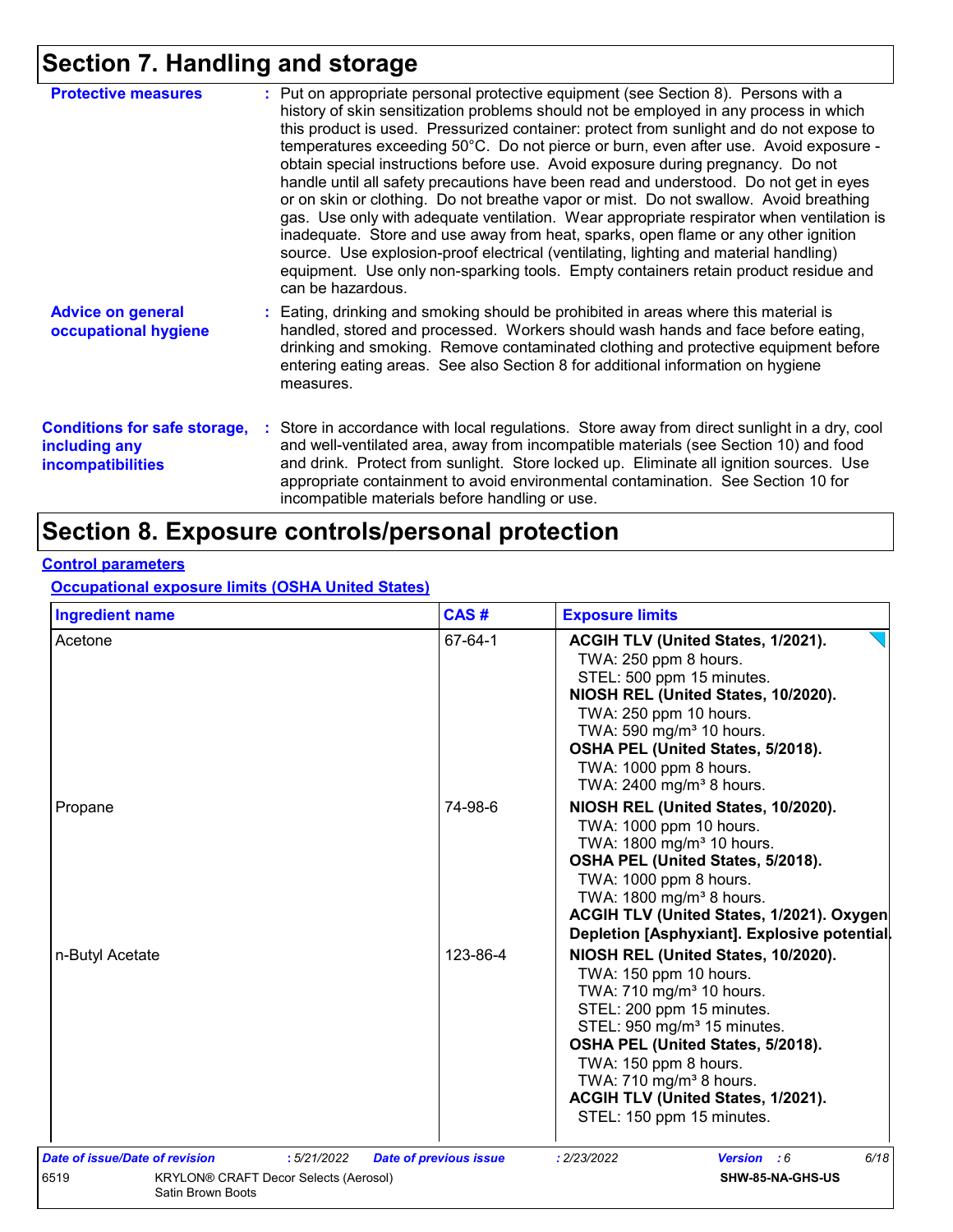# **Section 8. Exposure controls/personal protection**

|                                      |            | TWA: 50 ppm 8 hours.                                |
|--------------------------------------|------------|-----------------------------------------------------|
| <b>Butane</b>                        | 106-97-8   | NIOSH REL (United States, 10/2020).                 |
|                                      |            | TWA: 800 ppm 10 hours.                              |
|                                      |            | TWA: 1900 mg/m <sup>3</sup> 10 hours.               |
|                                      |            | ACGIH TLV (United States, 1/2021).                  |
|                                      |            | <b>Explosive potential.</b>                         |
|                                      |            | STEL: 1000 ppm 15 minutes.                          |
| 2-Propoxyethanol                     | 2807-30-9  | None.                                               |
| <b>Titanium Dioxide</b>              | 13463-67-7 | ACGIH TLV (United States, 1/2021).                  |
|                                      |            | TWA: 10 mg/m <sup>3</sup> 8 hours.                  |
|                                      |            | OSHA PEL (United States, 5/2018).                   |
|                                      |            | TWA: 15 mg/m <sup>3</sup> 8 hours. Form: Total dust |
| Zirconium 2-Ethylhexanoate           | 22464-99-9 | ACGIH TLV (United States, 1/2021).                  |
|                                      |            | TWA: $5 \text{ mg/m}^3$ , (as Zr) 8 hours.          |
|                                      |            | STEL: 10 mg/m <sup>3</sup> , (as Zr) 15 minutes.    |
|                                      |            | NIOSH REL (United States, 10/2020).                 |
|                                      |            | TWA: $5 \text{ mg/m}^3$ , (as Zr) 10 hours.         |
|                                      |            | STEL: 10 mg/m <sup>3</sup> , (as Zr) 15 minutes.    |
|                                      |            | OSHA PEL (United States, 5/2018).                   |
|                                      |            | TWA: 5 mg/m <sup>3</sup> , (as Zr) 8 hours.         |
| Methyl Ethyl Ketoxime                | 96-29-7    | OARS WEEL (United States, 1/2021). Skin             |
|                                      |            | sensitizer.                                         |
|                                      |            | TWA: 10 ppm 8 hours.                                |
| Light Aromatic Hydrocarbons          | 64742-95-6 | None.                                               |
| Cobalt 2-Ethylhexanoate              | 136-52-7   | ACGIH TLV (United States, 1/2021). Skin             |
|                                      |            | sensitizer. Inhalation sensitizer.                  |
|                                      |            | TWA: $0.02 \text{ mg/m}^3$ , (as Co) 8 hours.       |
| Hydrotreated Heavy Petroleum Naphtha | 64742-48-9 | None.                                               |

#### **Occupational exposure limits (Canada)**

| <b>Ingredient name</b>                                                                                                    | CAS#                                                                                                                                                                                                                                                                                                                                                                                                                                                                                                                                                                                                                                                                                                                                                            | <b>Exposure limits</b>                                                                                                                        |  |
|---------------------------------------------------------------------------------------------------------------------------|-----------------------------------------------------------------------------------------------------------------------------------------------------------------------------------------------------------------------------------------------------------------------------------------------------------------------------------------------------------------------------------------------------------------------------------------------------------------------------------------------------------------------------------------------------------------------------------------------------------------------------------------------------------------------------------------------------------------------------------------------------------------|-----------------------------------------------------------------------------------------------------------------------------------------------|--|
| acetone                                                                                                                   | 67-64-1<br>CA Alberta Provincial (Canada, 6/2018).<br>8 hrs OEL: 1200 mg/m <sup>3</sup> 8 hours.<br>15 min OEL: 1800 mg/m <sup>3</sup> 15 minutes.<br>8 hrs OEL: 500 ppm 8 hours.<br>15 min OEL: 750 ppm 15 minutes.<br><b>CA British Columbia Provincial (Canada,</b><br>$6/2021$ .<br>TWA: 250 ppm 8 hours.<br>STEL: 500 ppm 15 minutes.<br>CA Ontario Provincial (Canada, 6/2019).<br>TWA: 250 ppm 8 hours.<br>STEL: 500 ppm 15 minutes.<br>CA Quebec Provincial (Canada, 6/2021).<br>TWAEV: 500 ppm 8 hours.<br>TWAEV: 1190 mg/m <sup>3</sup> 8 hours.<br>STEV: 1000 ppm 15 minutes.<br>STEV: 2380 mg/m <sup>3</sup> 15 minutes.<br><b>CA Saskatchewan Provincial (Canada,</b><br>7/2013).<br>STEL: 750 ppm 15 minutes.<br>TWA: 500 ppm 8 hours.<br>74-98-6 |                                                                                                                                               |  |
| Normal propane                                                                                                            |                                                                                                                                                                                                                                                                                                                                                                                                                                                                                                                                                                                                                                                                                                                                                                 | CA Alberta Provincial (Canada, 6/2018).<br>8 hrs OEL: 1000 ppm 8 hours.<br>CA Quebec Provincial (Canada, 6/2021).<br>TWAEV: 1000 ppm 8 hours. |  |
| Date of issue/Date of revision<br>:5/21/2022<br>6519<br><b>KRYLON® CRAFT Decor Selects (Aerosol)</b><br>Satin Brown Boots | <b>Date of previous issue</b>                                                                                                                                                                                                                                                                                                                                                                                                                                                                                                                                                                                                                                                                                                                                   | 7/18<br>: 2/23/2022<br>Version : 6<br>SHW-85-NA-GHS-US                                                                                        |  |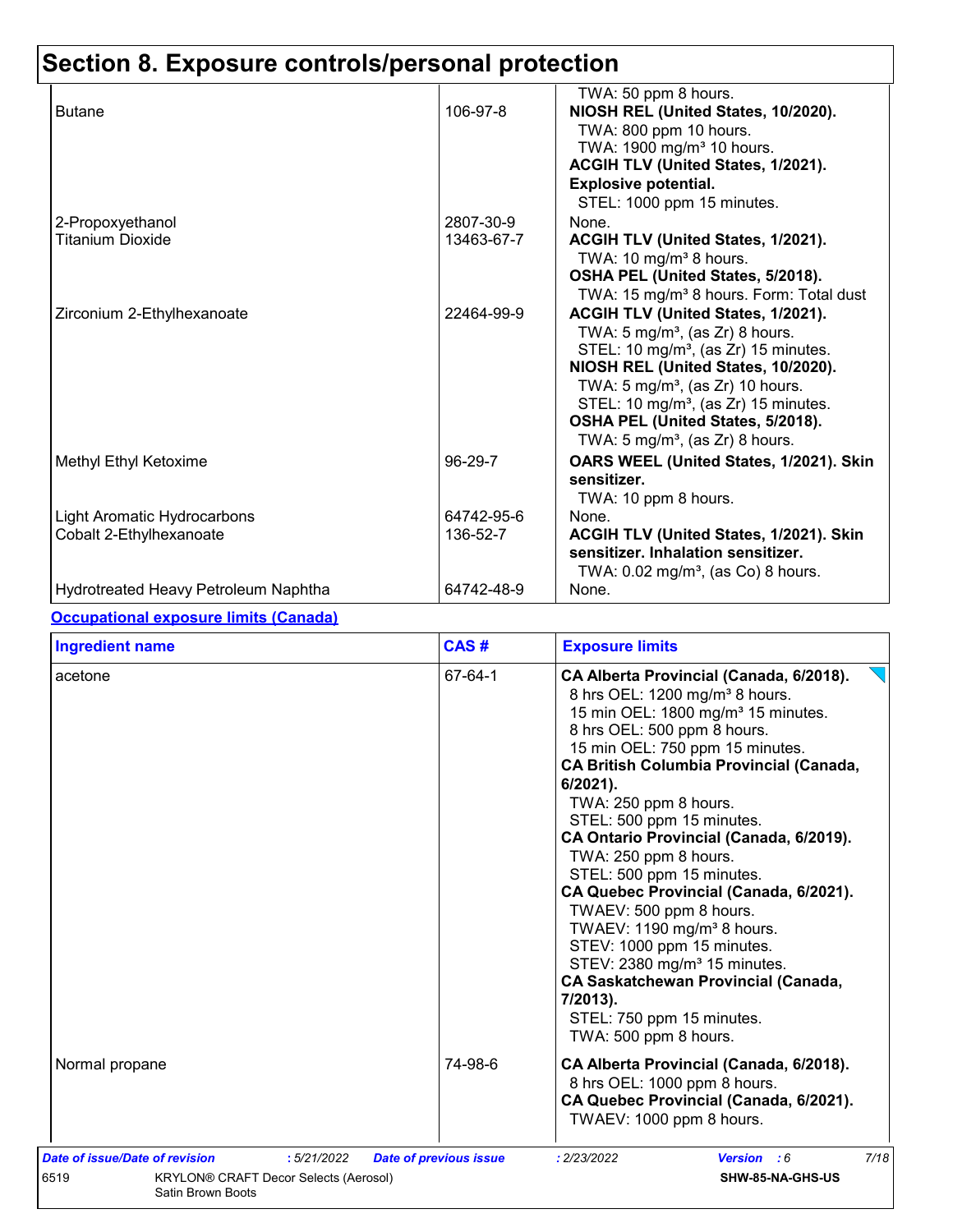# **Section 8. Exposure controls/personal protection**

|                  |            | TWAEV: 1800 mg/m <sup>3</sup> 8 hours.<br><b>CA Saskatchewan Provincial (Canada,</b><br>7/2013).<br>STEL: 1250 ppm 15 minutes.<br>TWA: 1000 ppm 8 hours.<br><b>CA British Columbia Provincial (Canada,</b><br>6/2021). Oxygen Depletion [Asphyxiant].<br><b>Explosive potential.</b>                                                                                                                                                                                                                |
|------------------|------------|-----------------------------------------------------------------------------------------------------------------------------------------------------------------------------------------------------------------------------------------------------------------------------------------------------------------------------------------------------------------------------------------------------------------------------------------------------------------------------------------------------|
|                  |            | CA Ontario Provincial (Canada, 6/2019).<br><b>Oxygen Depletion [Asphyxiant]. Explosive</b><br>potential.                                                                                                                                                                                                                                                                                                                                                                                            |
| n-butyl acetate  | 123-86-4   | CA Alberta Provincial (Canada, 6/2018).<br>15 min OEL: 200 ppm 15 minutes.<br>15 min OEL: 950 mg/m <sup>3</sup> 15 minutes.<br>8 hrs OEL: 150 ppm 8 hours.<br>8 hrs OEL: 713 mg/m <sup>3</sup> 8 hours.<br><b>CA Saskatchewan Provincial (Canada,</b><br>7/2013).<br>STEL: 200 ppm 15 minutes.<br>TWA: 150 ppm 8 hours.<br>CA Ontario Provincial (Canada, 6/2019).<br>STEL: 150 ppm 15 minutes.                                                                                                     |
|                  |            | TWA: 50 ppm 8 hours.<br>CA British Columbia Provincial (Canada,<br>6/2021).<br>STEL: 150 ppm 15 minutes.<br>TWA: 50 ppm 8 hours.<br>CA Quebec Provincial (Canada, 6/2021).<br>STEV: 150 ppm 15 minutes.<br>TWAEV: 50 ppm 8 hours.                                                                                                                                                                                                                                                                   |
| <b>Butane</b>    | 106-97-8   | CA Alberta Provincial (Canada, 6/2018).<br>8 hrs OEL: 1000 ppm 8 hours.<br>CA Quebec Provincial (Canada, 6/2021).<br>TWAEV: 800 ppm 8 hours.<br>TWAEV: 1900 mg/m <sup>3</sup> 8 hours.<br><b>CA Saskatchewan Provincial (Canada,</b><br>7/2013).<br>STEL: 1250 ppm 15 minutes.<br>TWA: 1000 ppm 8 hours.<br><b>CA British Columbia Provincial (Canada,</b><br>6/2021). Explosive potential.<br>STEL: 1000 ppm 15 minutes.<br>CA Ontario Provincial (Canada, 6/2019).<br><b>Explosive potential.</b> |
| 2-Propoxyethanol | 2807-30-9  | STEL: 1000 ppm 15 minutes.<br>CA Ontario Provincial (Canada, 6/2019).<br>Absorbed through skin.                                                                                                                                                                                                                                                                                                                                                                                                     |
| Titanium dioxide | 13463-67-7 | TWA: 110 mg/m <sup>3</sup> 8 hours.<br>TWA: 25 ppm 8 hours.<br><b>CA British Columbia Provincial (Canada,</b><br>$6/2021$ ).<br>TWA: 10 mg/m <sup>3</sup> 8 hours. Form: Total dust                                                                                                                                                                                                                                                                                                                 |
|                  |            | TWA: 3 mg/m <sup>3</sup> 8 hours. Form: respirable<br>fraction<br>CA Quebec Provincial (Canada, 6/2021).<br>TWAEV: 10 mg/m <sup>3</sup> 8 hours. Form: Total dust.                                                                                                                                                                                                                                                                                                                                  |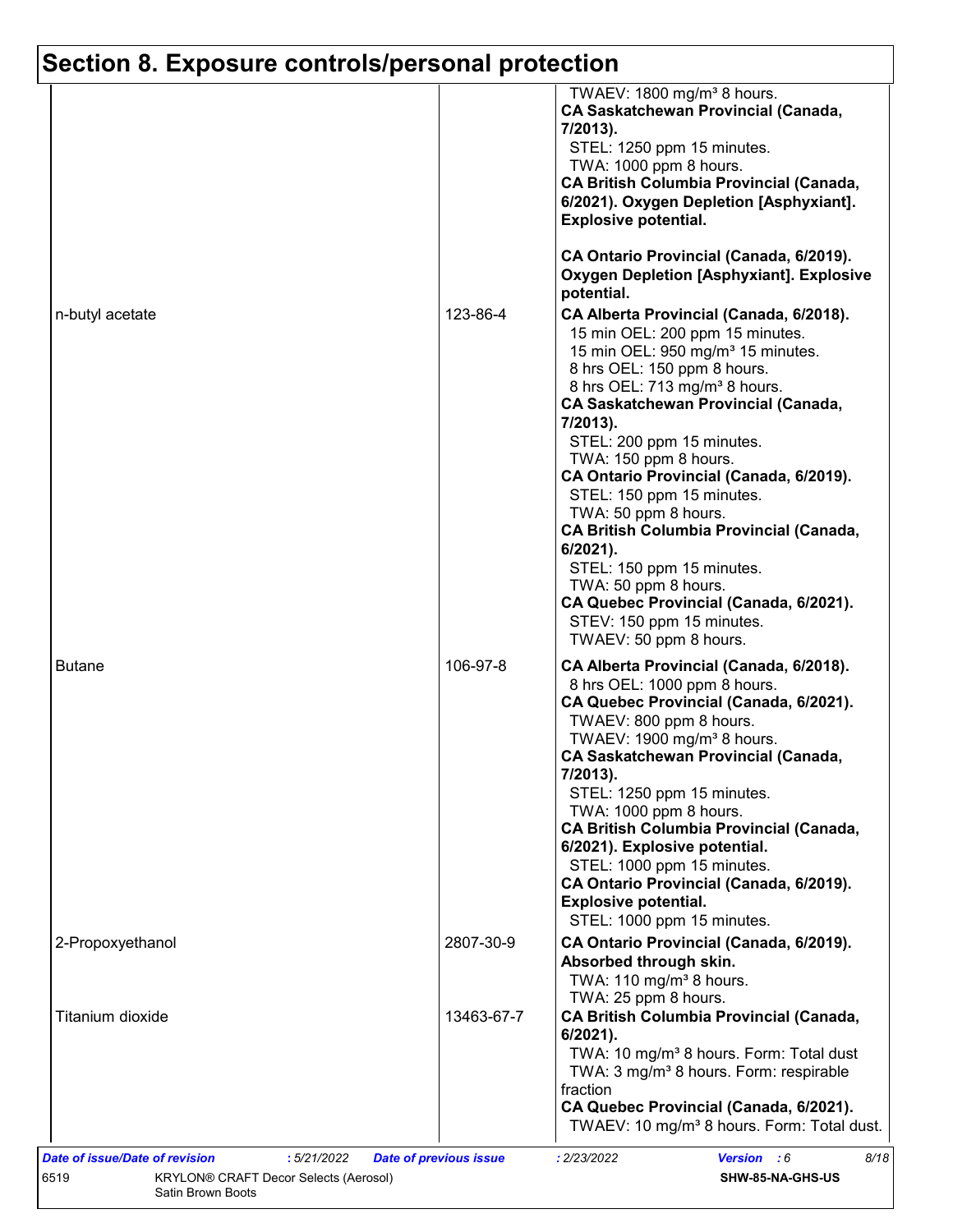# **Section 8. Exposure controls/personal protection**

|                            |            | CA Alberta Provincial (Canada, 6/2018).<br>8 hrs OEL: 10 mg/m <sup>3</sup> 8 hours.<br>CA Ontario Provincial (Canada, 6/2019).<br>TWA: 10 mg/m <sup>3</sup> 8 hours.<br><b>CA Saskatchewan Provincial (Canada,</b><br>7/2013).<br>STEL: 20 mg/m <sup>3</sup> 15 minutes.<br>TWA: 10 mg/m <sup>3</sup> 8 hours.                                                                                                                                                                                                                                                                                                        |
|----------------------------|------------|-----------------------------------------------------------------------------------------------------------------------------------------------------------------------------------------------------------------------------------------------------------------------------------------------------------------------------------------------------------------------------------------------------------------------------------------------------------------------------------------------------------------------------------------------------------------------------------------------------------------------|
| Zirconium 2-Ethylhexanoate | 22464-99-9 | CA Alberta Provincial (Canada, 6/2018).<br>8 hrs OEL: 5 mg/m <sup>3</sup> , (as Zr) 8 hours.<br>15 min OEL: 10 mg/m <sup>3</sup> , (as Zr) 15 minutes.<br><b>CA British Columbia Provincial (Canada,</b><br>6/2021).<br>TWA: $5 \text{ mg/m}^3$ , (as Zr) 8 hours.<br>STEL: 10 mg/m <sup>3</sup> , (as Zr) 15 minutes.<br>CA Quebec Provincial (Canada, 6/2021).<br>TWAEV: 5 mg/m <sup>3</sup> , (as $Zr$ ) 8 hours.<br>STEV: 10 mg/m <sup>3</sup> , (as Zr) 15 minutes.<br>CA Ontario Provincial (Canada, 6/2019).<br>STEL: 10 mg/m <sup>3</sup> , (as Zr) 15 minutes.<br>TWA: $5 \text{ mg/m}^3$ , (as Zr) 8 hours. |
| Methyl Ethyl Ketoxime      | 96-29-7    | OARS WEEL (United States, 1/2021). Skin<br>sensitizer.<br>TWA: 10 ppm 8 hours.                                                                                                                                                                                                                                                                                                                                                                                                                                                                                                                                        |
| Cobalt 2-Ethylhexanoate    | 136-52-7   | <b>CA British Columbia Provincial (Canada,</b><br>6/2021). Skin sensitizer. Inhalation<br>sensitizer.<br>TWA: 0.02 mg/m <sup>3</sup> , (as Co, Total) 8 hours.<br>CA Quebec Provincial (Canada, 6/2021).<br>Skin sensitizer.<br>TWAEV: $0.02$ mg/m <sup>3</sup> , (as Co) 8 hours.<br>CA Ontario Provincial (Canada, 6/2019).<br>TWA: $0.02$ mg/m <sup>3</sup> , (as Co) 8 hours.<br><b>CA Saskatchewan Provincial (Canada,</b><br>7/2013).<br>STEL: $0.06$ mg/m <sup>3</sup> , (measured as Co) 15<br>minutes.<br>TWA: $0.02 \text{ mg/m}^3$ , (measured as Co) 8<br>hours.                                          |

#### **Occupational exposure limits (Mexico)**

|                                                                           | CAS#                          | <b>Exposure limits</b>                                                                                                                |
|---------------------------------------------------------------------------|-------------------------------|---------------------------------------------------------------------------------------------------------------------------------------|
| Acetone                                                                   | 67-64-1                       | NOM-010-STPS-2014 (Mexico, 4/2016).<br>TWA: 500 ppm 8 hours.<br>STEL: 750 ppm 15 minutes.                                             |
| Propane                                                                   | 74-98-6                       | NOM-010-STPS-2014 (Mexico, 4/2016).<br>TWA: 1000 ppm 8 hours.                                                                         |
| n-Butyl Acetate                                                           | 123-86-4                      | NOM-010-STPS-2014 (Mexico, 4/2016).<br>TWA: 150 ppm 8 hours.<br>STEL: 200 ppm 15 minutes.                                             |
| <b>Butane</b>                                                             | 106-97-8                      | NOM-010-STPS-2014 (Mexico, 4/2016).<br>TWA: 1000 ppm 8 hours.                                                                         |
| Zirconium 2-Ethylhexanoate                                                | 22464-99-9                    | NOM-010-STPS-2014 (Mexico, 4/2016).<br>TWA: $5 \text{ mg/m}^3$ , (as Zr) 8 hours.<br>STEL: 10 mg/m <sup>3</sup> , (as Zr) 15 minutes. |
| Cobalt 2-Ethylhexanoate                                                   | 136-52-7                      | NOM-010-STPS-2014 (Mexico, 4/2016).                                                                                                   |
| Date of issue/Date of revision<br>:5/21/2022                              | <b>Date of previous issue</b> | 9/18<br>: 2/23/2022<br><b>Version</b> : 6                                                                                             |
| 6519<br><b>KRYLON® CRAFT Decor Selects (Aerosol)</b><br>Satin Brown Boots |                               | SHW-85-NA-GHS-US                                                                                                                      |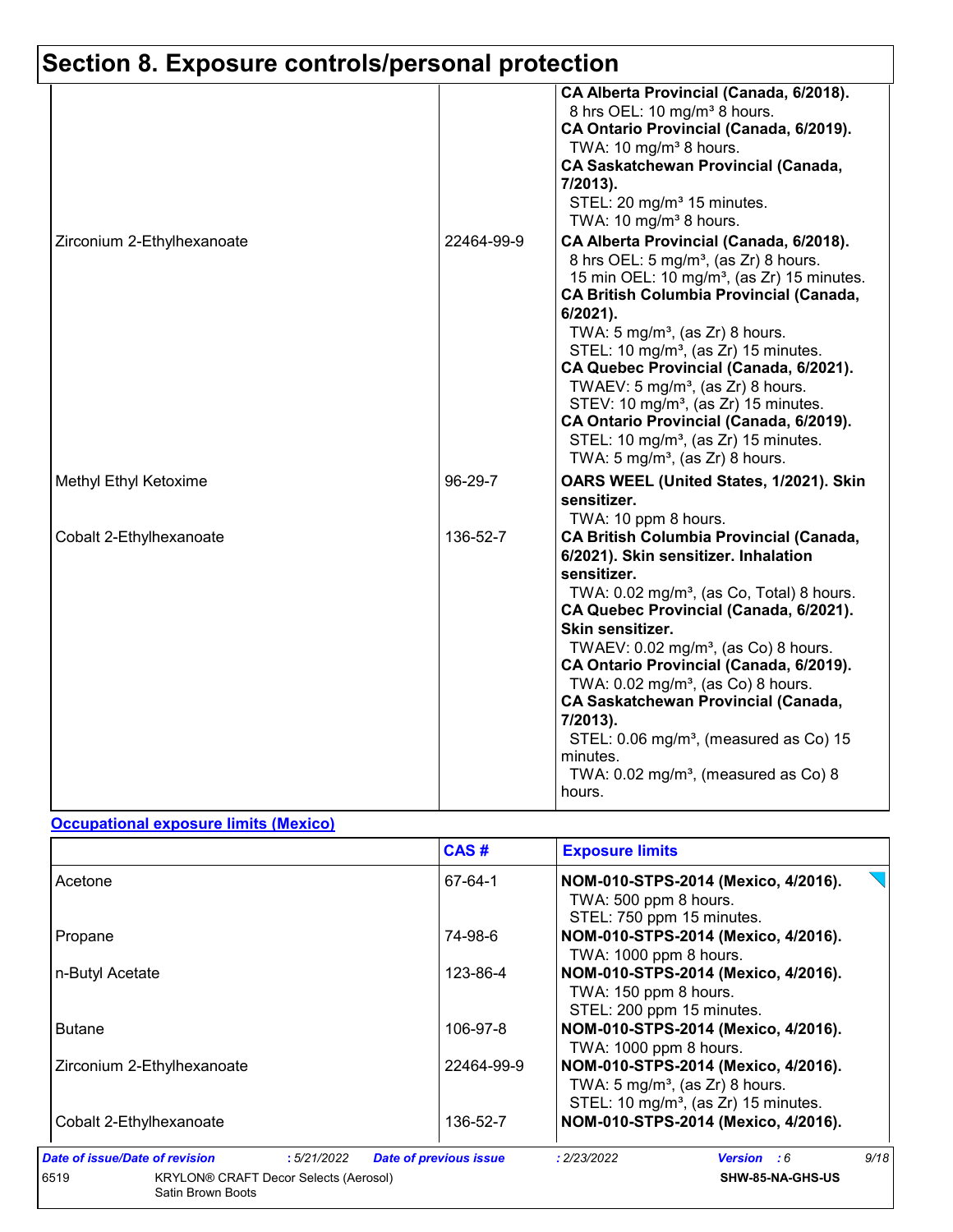### **Section 8. Exposure controls/personal protection** TWA: 0.02 mg/m<sup>3</sup>, (as Co) 8 hours.

| <b>Appropriate engineering</b><br>controls       | Use only with adequate ventilation. Use process enclosures, local exhaust ventilation or<br>other engineering controls to keep worker exposure to airborne contaminants below any<br>recommended or statutory limits. The engineering controls also need to keep gas,<br>vapor or dust concentrations below any lower explosive limits. Use explosion-proof<br>ventilation equipment.                                                                                                                                                                                                                                |
|--------------------------------------------------|----------------------------------------------------------------------------------------------------------------------------------------------------------------------------------------------------------------------------------------------------------------------------------------------------------------------------------------------------------------------------------------------------------------------------------------------------------------------------------------------------------------------------------------------------------------------------------------------------------------------|
| <b>Environmental exposure</b><br><b>controls</b> | Emissions from ventilation or work process equipment should be checked to ensure<br>they comply with the requirements of environmental protection legislation. In some<br>cases, fume scrubbers, filters or engineering modifications to the process equipment<br>will be necessary to reduce emissions to acceptable levels.                                                                                                                                                                                                                                                                                        |
| <b>Individual protection measures</b>            |                                                                                                                                                                                                                                                                                                                                                                                                                                                                                                                                                                                                                      |
| <b>Hygiene measures</b>                          | : Wash hands, forearms and face thoroughly after handling chemical products, before<br>eating, smoking and using the lavatory and at the end of the working period.<br>Appropriate techniques should be used to remove potentially contaminated clothing.<br>Contaminated work clothing should not be allowed out of the workplace. Wash<br>contaminated clothing before reusing. Ensure that eyewash stations and safety<br>showers are close to the workstation location.                                                                                                                                          |
| <b>Eye/face protection</b>                       | Safety eyewear complying with an approved standard should be used when a risk<br>assessment indicates this is necessary to avoid exposure to liquid splashes, mists,<br>gases or dusts. If contact is possible, the following protection should be worn, unless<br>the assessment indicates a higher degree of protection: chemical splash goggles.                                                                                                                                                                                                                                                                  |
| <b>Skin protection</b>                           |                                                                                                                                                                                                                                                                                                                                                                                                                                                                                                                                                                                                                      |
| <b>Hand protection</b>                           | Chemical-resistant, impervious gloves complying with an approved standard should be<br>worn at all times when handling chemical products if a risk assessment indicates this is<br>necessary. Considering the parameters specified by the glove manufacturer, check<br>during use that the gloves are still retaining their protective properties. It should be<br>noted that the time to breakthrough for any glove material may be different for different<br>glove manufacturers. In the case of mixtures, consisting of several substances, the<br>protection time of the gloves cannot be accurately estimated. |
| <b>Body protection</b>                           | Personal protective equipment for the body should be selected based on the task being<br>performed and the risks involved and should be approved by a specialist before<br>handling this product. When there is a risk of ignition from static electricity, wear anti-<br>static protective clothing. For the greatest protection from static discharges, clothing<br>should include anti-static overalls, boots and gloves.                                                                                                                                                                                         |
| <b>Other skin protection</b>                     | : Appropriate footwear and any additional skin protection measures should be selected<br>based on the task being performed and the risks involved and should be approved by a<br>specialist before handling this product.                                                                                                                                                                                                                                                                                                                                                                                            |
| <b>Respiratory protection</b>                    | Based on the hazard and potential for exposure, select a respirator that meets the<br>appropriate standard or certification. Respirators must be used according to a<br>respiratory protection program to ensure proper fitting, training, and other important<br>aspects of use.                                                                                                                                                                                                                                                                                                                                    |

## **Section 9. Physical and chemical properties**

The conditions of measurement of all properties are at standard temperature and pressure unless otherwise indicated.

| <b>Appearance</b>                   |                   |
|-------------------------------------|-------------------|
| <b>Physical state</b>               | $:$ Liquid.       |
| <b>Color</b>                        | : Not available.  |
| Odor                                | : Not available.  |
| <b>Odor threshold</b>               | : Not available.  |
| pH                                  | : Not applicable. |
| <b>Melting point/freezing point</b> | : Not available.  |

| Date of issue/Date of revision                                     |  | : 5/21/2022 | <b>Date of previous issue</b> | : 2/23/2022             | <b>Version</b> : 6 | 10/18 |
|--------------------------------------------------------------------|--|-------------|-------------------------------|-------------------------|--------------------|-------|
| 6519<br>KRYLON® CRAFT Decor Selects (Aerosol)<br>Satin Brown Boots |  |             |                               | <b>SHW-85-NA-GHS-US</b> |                    |       |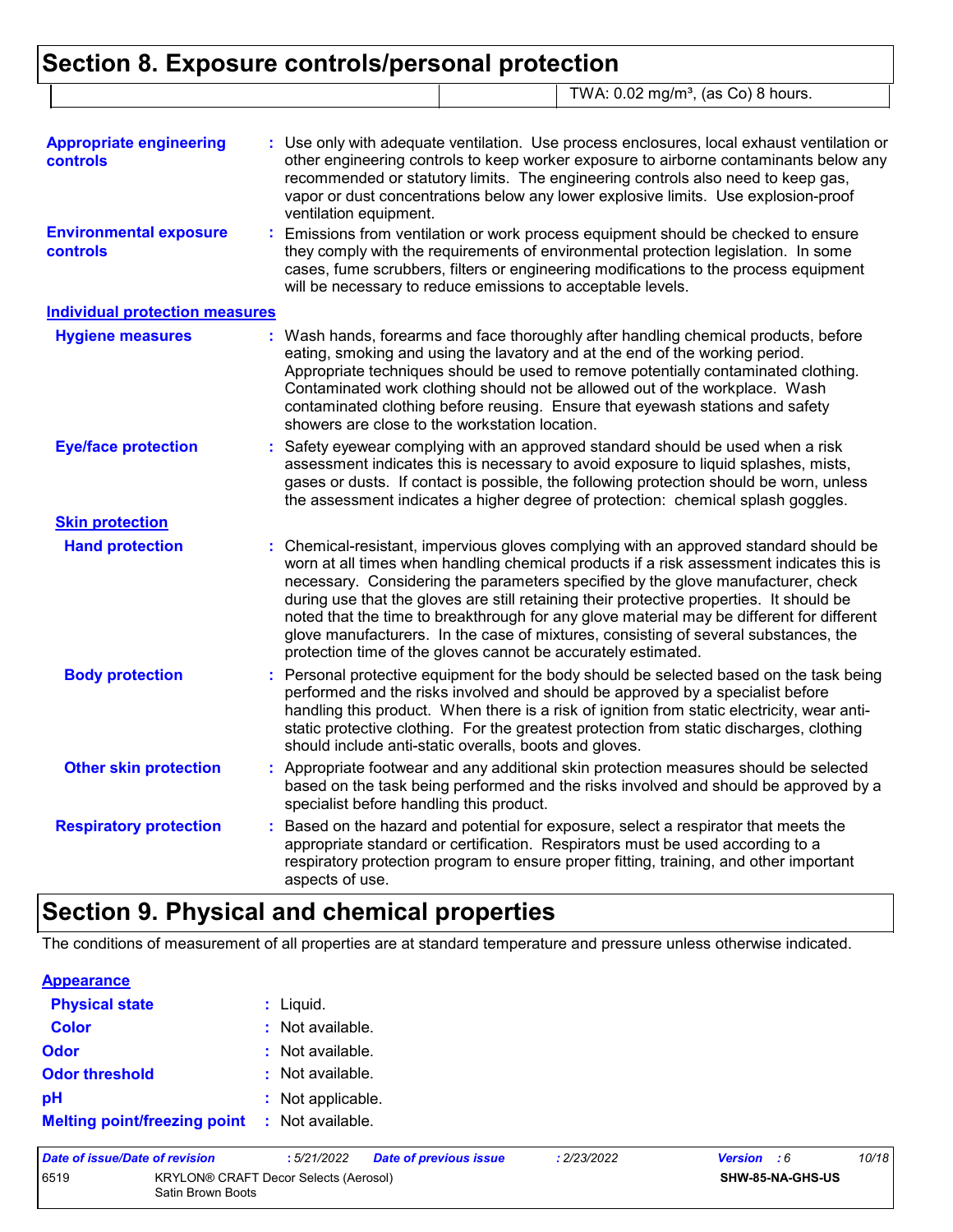### **Section 9. Physical and chemical properties**

| <b>Boiling point, initial boiling</b><br>point, and boiling range | : Not available.                                               |
|-------------------------------------------------------------------|----------------------------------------------------------------|
| <b>Flash point</b>                                                | : Closed cup: -29°C (-20.2°F) [Pensky-Martens Closed Cup]      |
| <b>Evaporation rate</b>                                           | $: 5.6$ (butyl acetate = 1)                                    |
| <b>Flammability</b>                                               | : Not available.                                               |
| Lower and upper explosion<br>limit/flammability limit             | : Lower: 1.26%<br>Upper: 15.8%                                 |
| <b>Vapor pressure</b>                                             | : $101.3$ kPa (760 mm Hg)                                      |
| <b>Relative vapor density</b>                                     | : $1.55$ [Air = 1]                                             |
| <b>Relative density</b>                                           | : 0.76                                                         |
| <b>Solubility</b>                                                 | : Not available.                                               |
| <b>Partition coefficient: n-</b><br>octanol/water                 | : Not applicable.                                              |
| <b>Auto-ignition temperature</b>                                  | : Not available.                                               |
| <b>Decomposition temperature</b>                                  | : Not available.                                               |
| <b>Viscosity</b>                                                  | Kinematic (40°C (104°F)): <20.5 mm <sup>2</sup> /s (<20.5 cSt) |
| <b>Molecular weight</b>                                           | Not applicable.                                                |
| <b>Aerosol product</b>                                            |                                                                |
| <b>Type of aerosol</b>                                            | $:$ Spray                                                      |
| <b>Heat of combustion</b>                                         | : $27.206$ kJ/g                                                |

# **Section 10. Stability and reactivity**

| <b>Reactivity</b>                                   | : No specific test data related to reactivity available for this product or its ingredients.              |
|-----------------------------------------------------|-----------------------------------------------------------------------------------------------------------|
| <b>Chemical stability</b>                           | : The product is stable.                                                                                  |
| <b>Possibility of hazardous</b><br><b>reactions</b> | : Under normal conditions of storage and use, hazardous reactions will not occur.                         |
| <b>Conditions to avoid</b>                          | : Avoid all possible sources of ignition (spark or flame).                                                |
| <b>Incompatible materials</b>                       | : No specific data.                                                                                       |
| <b>Hazardous decomposition</b><br>products          | : Under normal conditions of storage and use, hazardous decomposition products should<br>not be produced. |

## **Section 11. Toxicological information**

#### **Information on toxicological effects**

**Acute toxicity**

| <b>Product/ingredient name</b>                | <b>Result</b>                                | <b>Species</b> | <b>Dose</b>              | <b>Exposure</b>             |
|-----------------------------------------------|----------------------------------------------|----------------|--------------------------|-----------------------------|
| Acetone                                       | LD50 Oral                                    | Rat            | 5800 mg/kg               |                             |
| n-Butyl Acetate                               | LD50 Dermal                                  | Rabbit         | >17600 mg/kg             | $\overline{\phantom{0}}$    |
|                                               | LD50 Oral                                    | Rat            | 10768 mg/kg              |                             |
| <b>LC50 Inhalation Vapor</b><br><b>Butane</b> |                                              | Rat            | 658000 mg/m <sup>3</sup> | 4 hours                     |
| 2-Propoxyethanol                              | LD50 Oral                                    | Rat            | 3089 mg/kg               |                             |
| Zirconium 2-Ethylhexanoate                    | LD50 Dermal                                  | Rabbit         | $>5$ g/kg                |                             |
|                                               | LD50 Oral                                    | Rat            | $>5$ g/kg                |                             |
| Methyl Ethyl Ketoxime                         | LD50 Oral                                    | Rat            | $930$ mg/kg              |                             |
| Date of issue/Date of revision                | <b>Date of previous issue</b><br>:5/21/2022  | : 2/23/2022    |                          | 11/18<br><b>Version</b> : 6 |
| 6519<br>Satin Brown Boots                     | <b>KRYLON® CRAFT Decor Selects (Aerosol)</b> |                |                          | SHW-85-NA-GHS-US            |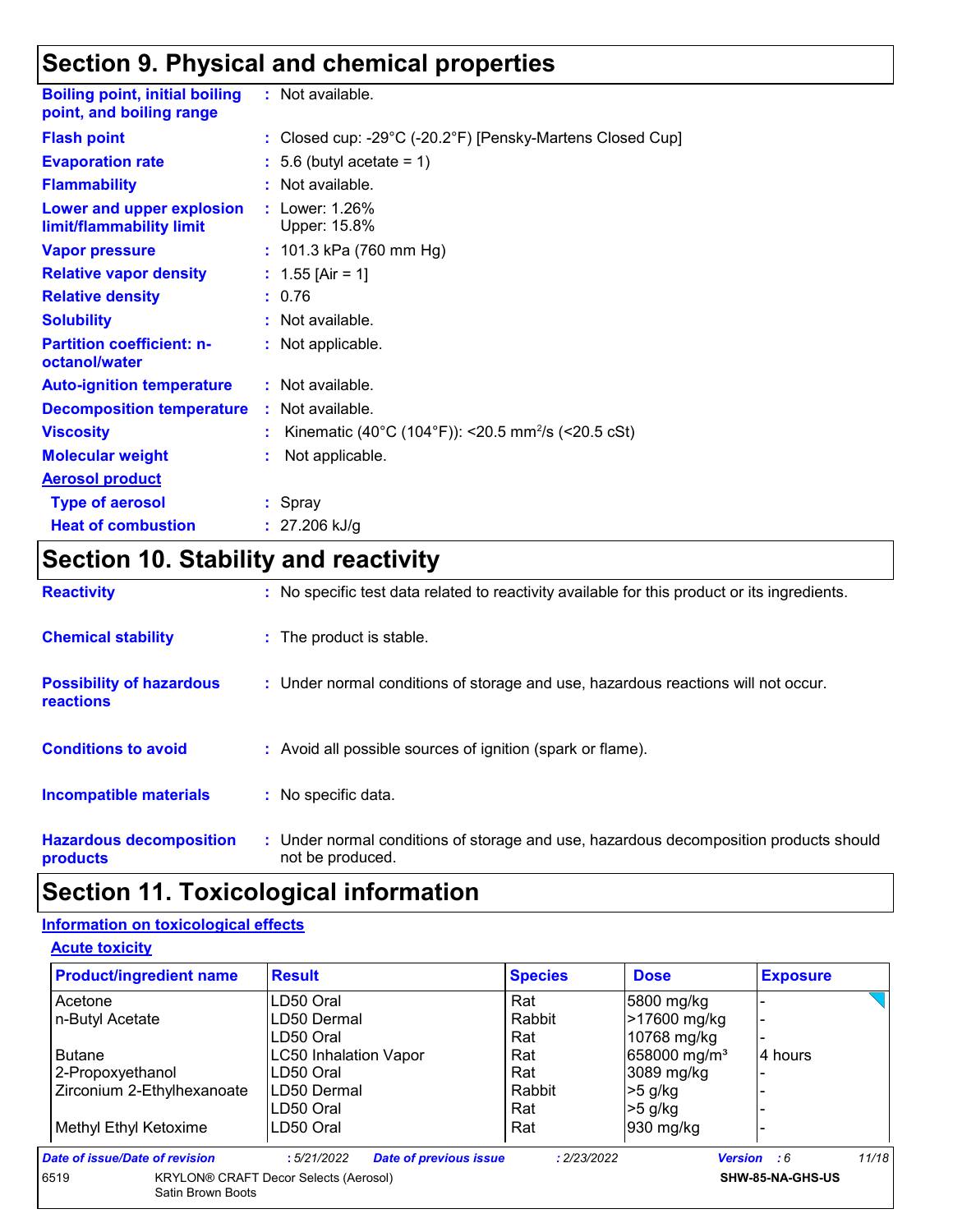|                             | Section 11. Toxicological information |        |                        |         |  |
|-----------------------------|---------------------------------------|--------|------------------------|---------|--|
| Light Aromatic Hydrocarbons | ILD50 Oral                            | Rat    | 8400 mg/kg             |         |  |
| Cobalt 2-Ethylhexanoate     | LD50 Dermal                           | Rabbit | $>5$ g/kg              |         |  |
|                             | LD50 Oral                             | Rat    | $1.22$ g/kg            |         |  |
| <b>Hydrotreated Heavy</b>   | <b>LC50 Inhalation Vapor</b>          | Rat    | 8500 mg/m <sup>3</sup> | 4 hours |  |
| Petroleum Naphtha           |                                       |        |                        |         |  |
|                             | LD50 Oral                             | Rat    | $>6$ g/kg              |         |  |
|                             |                                       |        |                        |         |  |

#### **Irritation/Corrosion**

| <b>Product/ingredient name</b> | <b>Result</b>            | <b>Species</b> | <b>Score</b> | <b>Exposure</b>  | <b>Observation</b> |
|--------------------------------|--------------------------|----------------|--------------|------------------|--------------------|
| Acetone                        | Eyes - Mild irritant     | Human          |              | 186300 ppm       |                    |
|                                | Eyes - Mild irritant     | Rabbit         |              | $10$ uL          |                    |
|                                | Eyes - Moderate irritant | Rabbit         |              | 24 hours 20      |                    |
|                                |                          |                |              | mg               |                    |
|                                | Eyes - Severe irritant   | Rabbit         |              | $20 \, mg$       |                    |
|                                | Skin - Mild irritant     | Rabbit         |              | 24 hours 500     |                    |
|                                |                          |                |              | mg               |                    |
|                                | Skin - Mild irritant     | Rabbit         |              | 395 mg           |                    |
| n-Butyl Acetate                | Eyes - Moderate irritant | Rabbit         |              | $100 \text{ mg}$ |                    |
|                                | Skin - Moderate irritant | Rabbit         |              | 24 hours 500     |                    |
|                                |                          |                |              | mg               |                    |
| 2-Propoxyethanol               | Eyes - Severe irritant   | Rabbit         |              | 24 hours 750     |                    |
|                                |                          |                |              | ug               |                    |
|                                | Eyes - Severe irritant   | Rabbit         |              | $100 \text{ mg}$ |                    |
|                                | Skin - Mild irritant     | Guinea pig     |              | 500 mg           |                    |
|                                | Skin - Mild irritant     | Rabbit         |              | 24 hours 500     |                    |
|                                |                          |                |              | mg               |                    |
| <b>Titanium Dioxide</b>        | Skin - Mild irritant     | Human          |              | 72 hours 300     | $\overline{a}$     |
|                                |                          |                |              | ug I             |                    |
| Methyl Ethyl Ketoxime          | Eyes - Severe irritant   | Rabbit         |              | 100 uL           |                    |
| Light Aromatic Hydrocarbons    | Eyes - Mild irritant     | Rabbit         |              | 24 hours 100     |                    |
|                                |                          |                |              | uL               |                    |
|                                |                          |                |              |                  |                    |

#### **Sensitization**

Not available.

#### **Mutagenicity**

Not available.

#### **Carcinogenicity**

Not available.

#### **Classification**

| <b>Product/ingredient name</b> | <b>OSHA</b> | <b>IARC</b> | <b>NTP</b>                                       |  |
|--------------------------------|-------------|-------------|--------------------------------------------------|--|
| Titanium Dioxide               |             | 2B          |                                                  |  |
| Cobalt 2-Ethylhexanoate        |             | 2B          | Reasonably anticipated to be a human carcinogen. |  |

#### **Reproductive toxicity**

Not available.

#### **Teratogenicity**

Not available.

**Specific target organ toxicity (single exposure)**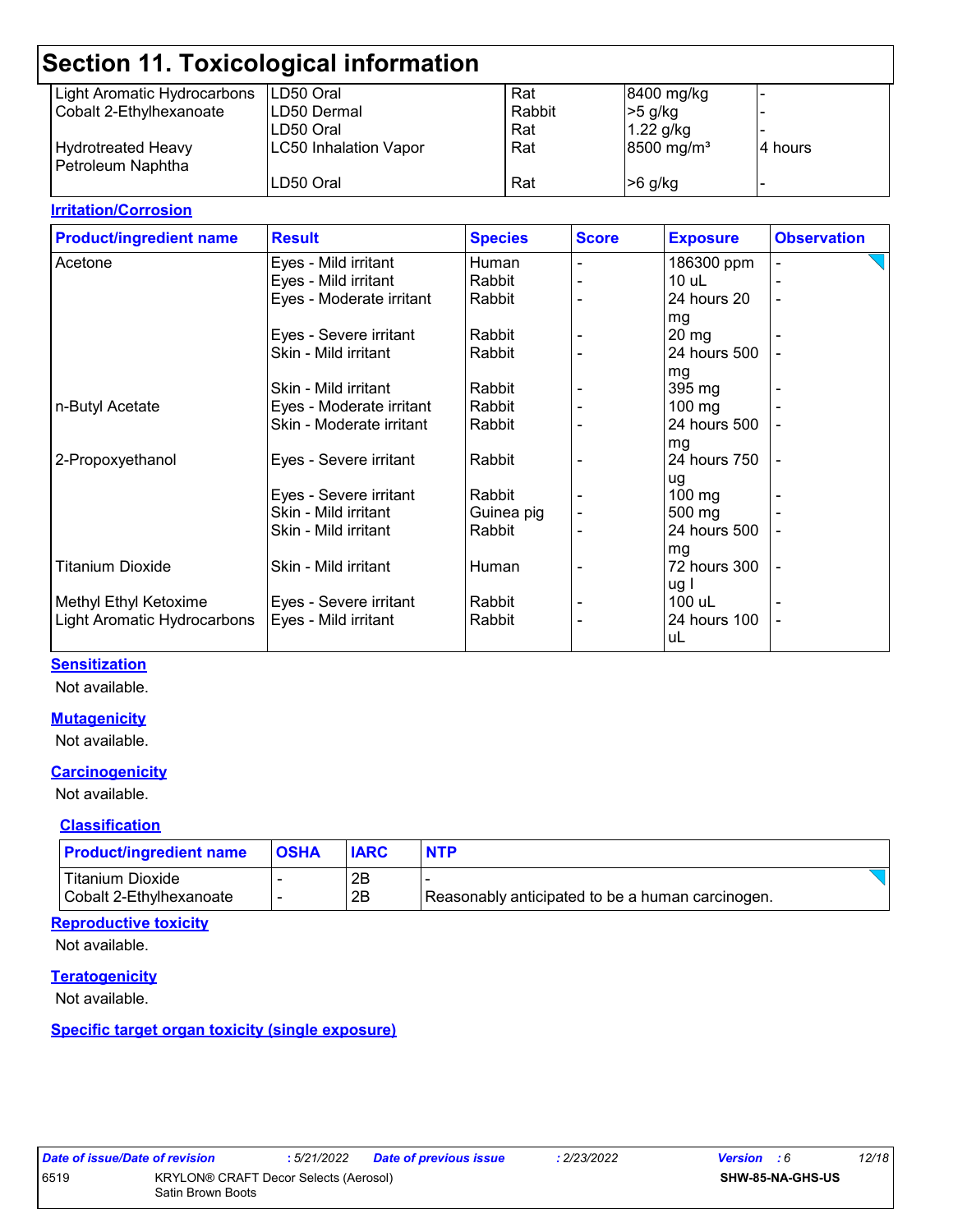# **Section 11. Toxicological information**

| <b>Name</b>                          | <b>Category</b> | <b>Route of</b><br>exposure | <b>Target organs</b>            |
|--------------------------------------|-----------------|-----------------------------|---------------------------------|
| Acetone                              | Category 3      |                             | Respiratory tract<br>irritation |
|                                      | Category 3      |                             | Narcotic effects                |
| Propane                              | Category 3      |                             | Respiratory tract<br>irritation |
|                                      | Category 3      |                             | Narcotic effects                |
| n-Butyl Acetate                      | Category 3      |                             | Narcotic effects                |
| <b>Butane</b>                        | Category 3      |                             | Respiratory tract<br>irritation |
|                                      | Category 3      |                             | Narcotic effects                |
| 2-Propoxyethanol                     | Category 3      |                             | Respiratory tract<br>irritation |
|                                      | Category 3      |                             | Narcotic effects                |
| Methyl Ethyl Ketoxime                | Category 1      |                             | upper respiratory<br>tract      |
|                                      | Category 3      |                             | Narcotic effects                |
| Light Aromatic Hydrocarbons          | Category 3      |                             | Respiratory tract<br>irritation |
|                                      | Category 3      |                             | Narcotic effects                |
| Hydrotreated Heavy Petroleum Naphtha | Category 3      |                             | Respiratory tract<br>irritation |
|                                      | Category 3      |                             | Narcotic effects                |

#### **Specific target organ toxicity (repeated exposure)**

| <b>Name</b>                          | <b>Category</b> | <b>Route of</b><br>exposure | <b>Target organs</b> |
|--------------------------------------|-----------------|-----------------------------|----------------------|
| Acetone                              | Category 2      |                             |                      |
| Propane                              | Category 2      |                             |                      |
| <b>Butane</b>                        | Category 2      |                             |                      |
| 2-Propoxyethanol                     | Category 2      |                             |                      |
| Methyl Ethyl Ketoxime                | Category 2      |                             | blood system         |
| Light Aromatic Hydrocarbons          | Category 2      |                             |                      |
| Hydrotreated Heavy Petroleum Naphtha | Category 2      |                             |                      |

#### **Aspiration hazard**

| <b>Name</b>                          | <b>Result</b>                         |
|--------------------------------------|---------------------------------------|
| Propane                              | <b>ASPIRATION HAZARD - Category 1</b> |
| <b>Butane</b>                        | <b>ASPIRATION HAZARD - Category 1</b> |
| Light Aromatic Hydrocarbons          | <b>ASPIRATION HAZARD - Category 1</b> |
| Hydrotreated Heavy Petroleum Naphtha | <b>ASPIRATION HAZARD - Category 1</b> |

#### **Information on the likely :** Not available. **routes of exposure**

| <b>Potential acute health effects</b> |                                                                                                                              |
|---------------------------------------|------------------------------------------------------------------------------------------------------------------------------|
| <b>Eye contact</b>                    | : Causes serious eye irritation.                                                                                             |
| <b>Inhalation</b>                     | : Can cause central nervous system (CNS) depression. May cause drowsiness or<br>dizziness. May cause respiratory irritation. |
| <b>Skin contact</b>                   | : May cause an allergic skin reaction.                                                                                       |
| <b>Ingestion</b>                      | : Can cause central nervous system (CNS) depression. May be fatal if swallowed and<br>enters airways.                        |

#### **Symptoms related to the physical, chemical and toxicological characteristics**

| Date of issue/Date of revision |                                                            | : 5/21/2022 | <b>Date of previous issue</b> | : 2/23/2022 | <b>Version</b> : 6      | 13/18 |
|--------------------------------|------------------------------------------------------------|-------------|-------------------------------|-------------|-------------------------|-------|
| 6519                           | KRYLON® CRAFT Decor Selects (Aerosol)<br>Satin Brown Boots |             |                               |             | <b>SHW-85-NA-GHS-US</b> |       |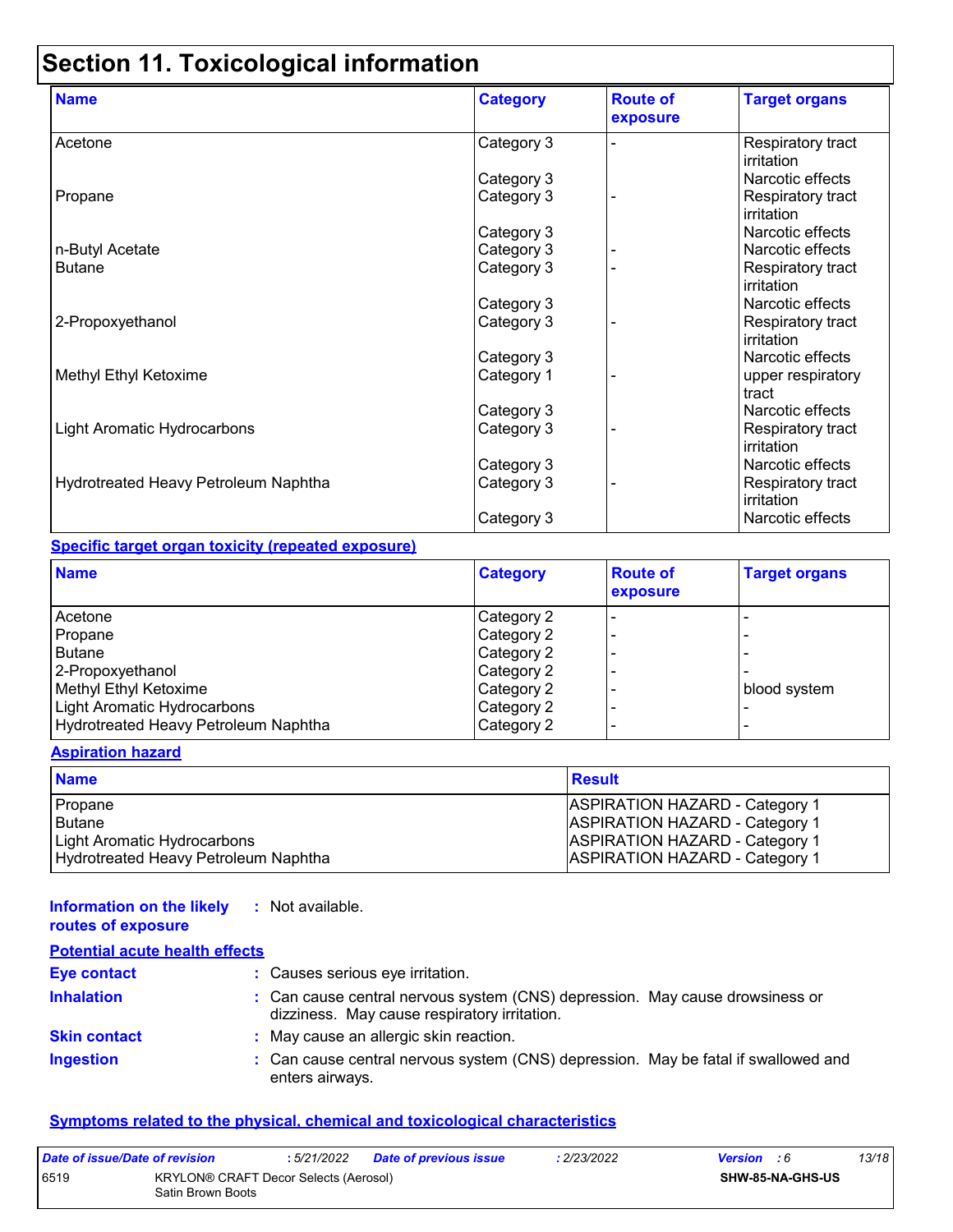# **Section 11. Toxicological information**

| <b>Eye contact</b>  | : Adverse symptoms may include the following:<br>pain or irritation<br>watering<br>redness                                                                                                                                                                              |
|---------------------|-------------------------------------------------------------------------------------------------------------------------------------------------------------------------------------------------------------------------------------------------------------------------|
| <b>Inhalation</b>   | : Adverse symptoms may include the following:<br>respiratory tract irritation<br>coughing<br>nausea or vomiting<br>headache<br>drowsiness/fatigue<br>dizziness/vertigo<br>unconsciousness<br>reduced fetal weight<br>increase in fetal deaths<br>skeletal malformations |
| <b>Skin contact</b> | : Adverse symptoms may include the following:<br>irritation<br>redness<br>reduced fetal weight<br>increase in fetal deaths<br>skeletal malformations                                                                                                                    |
| <b>Ingestion</b>    | : Adverse symptoms may include the following:<br>nausea or vomiting<br>reduced fetal weight<br>increase in fetal deaths<br>skeletal malformations                                                                                                                       |

|                                                   | Delayed and immediate effects and also chronic effects from short and long term exposure                                                                                       |
|---------------------------------------------------|--------------------------------------------------------------------------------------------------------------------------------------------------------------------------------|
| <b>Short term exposure</b>                        |                                                                                                                                                                                |
| <b>Potential immediate</b><br><b>effects</b>      | : Not available.                                                                                                                                                               |
| <b>Potential delayed effects</b>                  | : Not available.                                                                                                                                                               |
| <b>Long term exposure</b>                         |                                                                                                                                                                                |
| <b>Potential immediate</b><br><b>effects</b>      | : Not available.                                                                                                                                                               |
| <b>Potential delayed effects : Not available.</b> |                                                                                                                                                                                |
| <b>Potential chronic health effects</b>           |                                                                                                                                                                                |
| Not available.                                    |                                                                                                                                                                                |
| <b>General</b>                                    | : May cause damage to organs through prolonged or repeated exposure. Once<br>sensitized, a severe allergic reaction may occur when subsequently exposed to very low<br>levels. |
| <b>Carcinogenicity</b>                            | : Suspected of causing cancer. Risk of cancer depends on duration and level of<br>exposure.                                                                                    |
| <b>Mutagenicity</b>                               | : No known significant effects or critical hazards.                                                                                                                            |
| <b>Teratogenicity</b>                             | : Suspected of damaging the unborn child.                                                                                                                                      |
| <b>Developmental effects</b>                      | : No known significant effects or critical hazards.                                                                                                                            |
| <b>Fertility effects</b>                          | : May damage fertility.                                                                                                                                                        |

**Numerical measures of toxicity Acute toxicity estimates**

|     | ate of Issue/Date |  |  |
|-----|-------------------|--|--|
| 19ء |                   |  |  |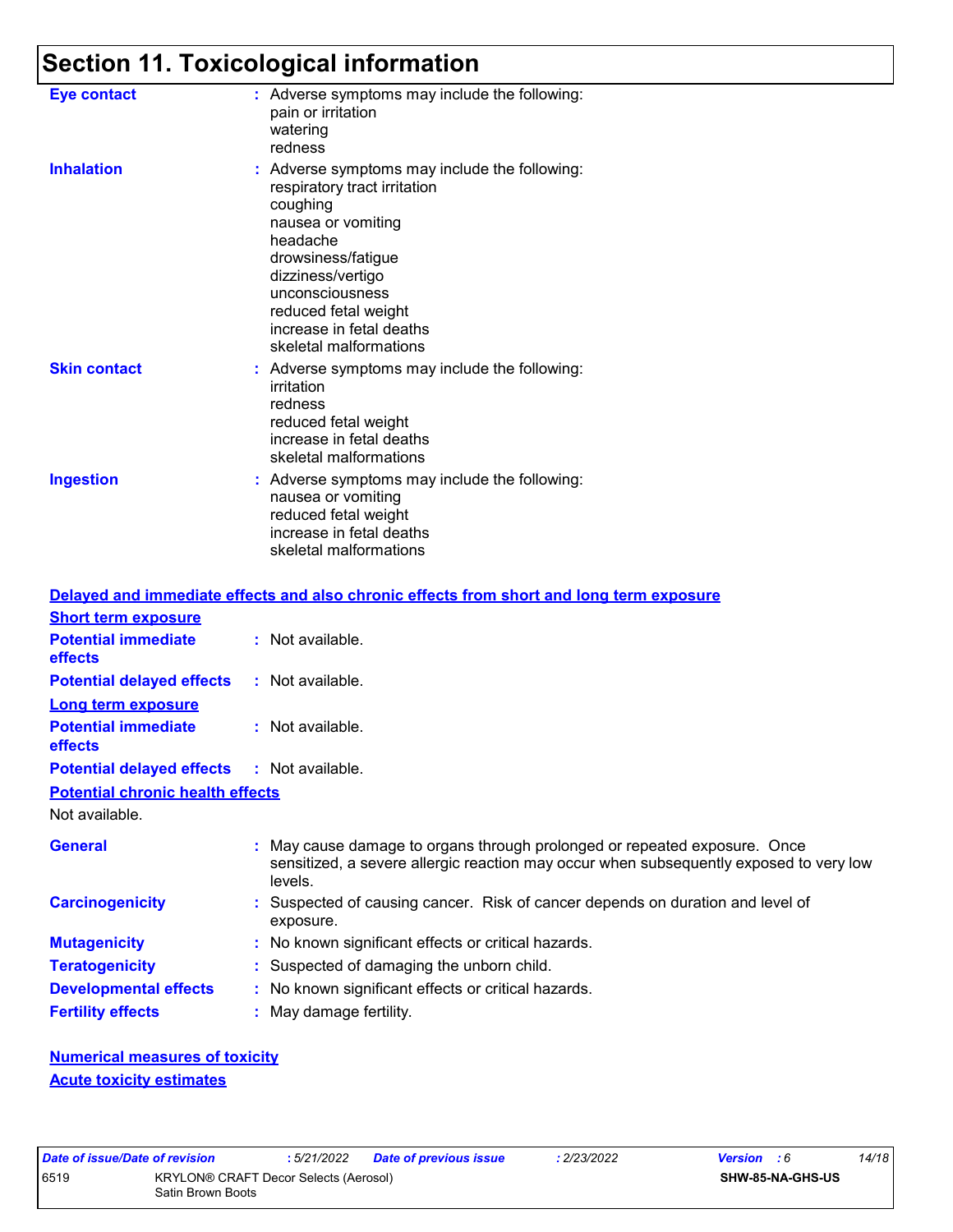# **Section 11. Toxicological information**

| <b>Route</b> | <b>ATE value</b> |
|--------------|------------------|
| Oral         | 96274.39 mg/kg   |
| Dermal       | 34283.53 mg/kg   |

## **Section 12. Ecological information**

| <b>Toxicity</b>                |                                       |                                                |                 |
|--------------------------------|---------------------------------------|------------------------------------------------|-----------------|
| <b>Product/ingredient name</b> | <b>Result</b>                         | <b>Species</b>                                 | <b>Exposure</b> |
| Acetone                        | Acute EC50 7200000 µg/l Fresh water   | Algae - Selenastrum sp.                        | 96 hours        |
|                                | Acute LC50 4.42589 ml/L Marine water  | l Crustaceans - Acartia tonsa -<br>l Copepodid | 48 hours        |
|                                | Acute LC50 7460000 µg/l Fresh water   | Daphnia - Daphnia cucullata                    | 48 hours        |
|                                | Acute LC50 5600 ppm Fresh water       | Fish - Poecilia reticulata                     | 96 hours        |
|                                | Chronic NOEC 4.95 mg/l Marine water   | Algae - Ulva pertusa                           | 96 hours        |
|                                | Chronic NOEC 0.016 ml/L Fresh water   | Crustaceans - Daphniidae                       | 21 days         |
|                                | Chronic NOEC 0.1 ml/L Fresh water     | Daphnia - Daphnia magna -<br>l Neonate         | 21 days         |
|                                | Chronic NOEC 5 µg/l Marine water      | Fish - Gasterosteus aculeatus -<br>Larvae      | 42 days         |
| n-Butyl Acetate                | Acute LC50 32 mg/l Marine water       | Crustaceans - Artemia salina                   | 48 hours        |
|                                | Acute LC50 18000 µg/l Fresh water     | Fish - Pimephales promelas                     | 96 hours        |
| <b>Titanium Dioxide</b>        | Acute LC50 >1000000 µg/l Marine water | Fish - Fundulus heteroclitus                   | 96 hours        |
| Methyl Ethyl Ketoxime          | Acute LC50 843000 µg/l Fresh water    | Fish - Pimephales promelas                     | 96 hours        |

#### **Persistence and degradability**

| <b>Product/ingredient name</b>  | <b>Aquatic half-life</b> | <b>Photolysis</b> | Biodegradability |
|---------------------------------|--------------------------|-------------------|------------------|
| Acetone                         |                          |                   | Readily          |
| In-Butvl Acetate                |                          |                   | Readily          |
| Light Aromatic Hydrocarbons   - |                          |                   | Readily          |

#### **Bioaccumulative potential**

| <b>Product/ingredient name</b> | $LogP_{ow}$ | <b>BCF</b> | <b>Potential</b> |
|--------------------------------|-------------|------------|------------------|
| Zirconium 2-Ethylhexanoate     |             | 2.96       | low              |
| Methyl Ethyl Ketoxime          |             | 2.5 to 5.8 | low              |
| Light Aromatic Hydrocarbons    |             | 10 to 2500 | high             |
| Cobalt 2-Ethylhexanoate        |             | 15600      | high             |
| <b>Hydrotreated Heavy</b>      |             | 10 to 2500 | high             |
| Petroleum Naphtha              |             |            |                  |

#### **Mobility in soil**

**Soil/water partition coefficient (KOC) :** Not available.

**Other adverse effects** : No known significant effects or critical hazards.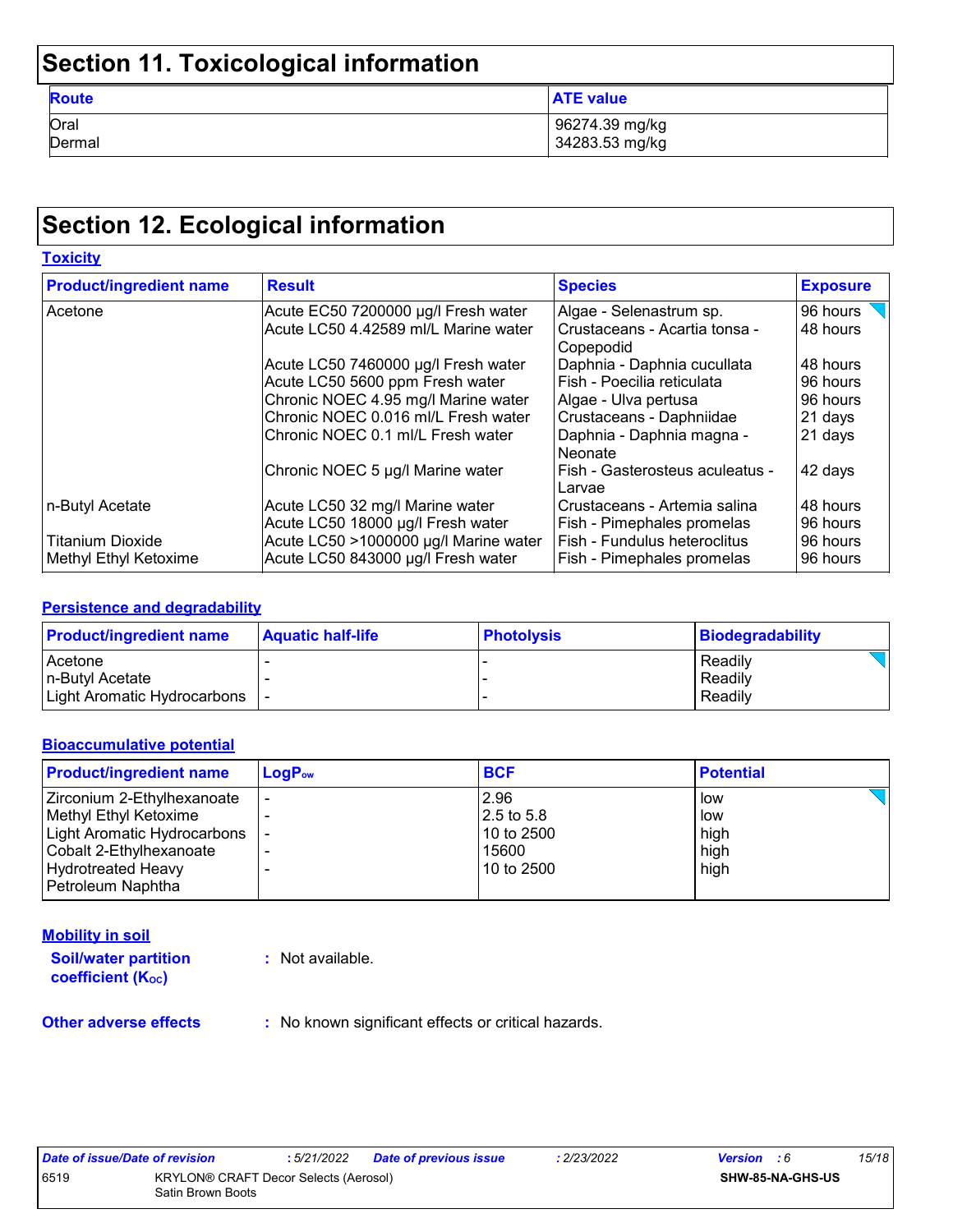### **Section 13. Disposal considerations**

#### **Disposal methods :**

The generation of waste should be avoided or minimized wherever possible. Disposal of this product, solutions and any by-products should at all times comply with the requirements of environmental protection and waste disposal legislation and any regional local authority requirements. Dispose of surplus and non-recyclable products via a licensed waste disposal contractor. Waste should not be disposed of untreated to the sewer unless fully compliant with the requirements of all authorities with jurisdiction. Waste packaging should be recycled. Incineration or landfill should only be considered when recycling is not feasible. This material and its container must be disposed of in a safe way. Empty containers or liners may retain some product residues. Do not puncture or incinerate container.

## **Section 14. Transport information**

6519 KRYLON® CRAFT Decor Selects (Aerosol) Satin Brown Boots

|                                                                             | <b>DOT</b><br><b>Classification</b>                                                                             | <b>TDG</b><br><b>Classification</b>                                                                                                                                                                                                                                                                                                                                                                                                                                                                                                                                                                                                                                                 | <b>Mexico</b><br><b>Classification</b>                                                                          | <b>IATA</b>                                                                                                     | <b>IMDG</b>                                                                                                     |
|-----------------------------------------------------------------------------|-----------------------------------------------------------------------------------------------------------------|-------------------------------------------------------------------------------------------------------------------------------------------------------------------------------------------------------------------------------------------------------------------------------------------------------------------------------------------------------------------------------------------------------------------------------------------------------------------------------------------------------------------------------------------------------------------------------------------------------------------------------------------------------------------------------------|-----------------------------------------------------------------------------------------------------------------|-----------------------------------------------------------------------------------------------------------------|-----------------------------------------------------------------------------------------------------------------|
| <b>UN number</b>                                                            | <b>UN1950</b>                                                                                                   | <b>UN1950</b>                                                                                                                                                                                                                                                                                                                                                                                                                                                                                                                                                                                                                                                                       | <b>UN1950</b>                                                                                                   | <b>UN1950</b>                                                                                                   | <b>UN1950</b>                                                                                                   |
| <b>UN proper</b><br>shipping name                                           | <b>AEROSOLS</b>                                                                                                 | <b>AEROSOLS</b>                                                                                                                                                                                                                                                                                                                                                                                                                                                                                                                                                                                                                                                                     | <b>AEROSOLS</b>                                                                                                 | AEROSOLS,<br>flammable                                                                                          | <b>AEROSOLS</b>                                                                                                 |
| <b>Transport</b><br>hazard class(es)                                        | 2.1                                                                                                             | 2.1                                                                                                                                                                                                                                                                                                                                                                                                                                                                                                                                                                                                                                                                                 | 2.1                                                                                                             | 2.1                                                                                                             | 2.1                                                                                                             |
| <b>Packing group</b>                                                        |                                                                                                                 |                                                                                                                                                                                                                                                                                                                                                                                                                                                                                                                                                                                                                                                                                     |                                                                                                                 |                                                                                                                 |                                                                                                                 |
| <b>Environmental</b><br>hazards                                             | No.                                                                                                             | No.                                                                                                                                                                                                                                                                                                                                                                                                                                                                                                                                                                                                                                                                                 | No.                                                                                                             | No.                                                                                                             | No.                                                                                                             |
| <b>Additional</b><br>information                                            | Dependent upon<br>container size, this<br>product may ship under<br>the Limited Quantity<br>shipping exception. | Product classified<br>as per the<br>following sections<br>of the<br>Transportation of<br>Dangerous Goods<br>Regulations:<br>2.13-2.17 (Class<br>2).<br>Dependent upon<br>container size, this<br>product may ship under<br>the Limited Quantity<br>shipping exception.                                                                                                                                                                                                                                                                                                                                                                                                              | Dependent upon<br>container size, this<br>product may ship under<br>the Limited Quantity<br>shipping exception. | Dependent upon<br>container size, this<br>product may ship under<br>the Limited Quantity<br>shipping exception. | Dependent upon<br>container size, this<br>product may ship under<br>the Limited Quantity<br>shipping exception. |
| <b>Special precautions for user :</b><br><b>Transport in bulk according</b> | : Not available.                                                                                                | Multi-modal shipping descriptions are provided for informational purposes and do not<br>consider container sizes. The presence of a shipping description for a particular<br>mode of transport (sea, air, etc.), does not indicate that the product is packaged<br>suitably for that mode of transport. All packaging must be reviewed for suitability<br>prior to shipment, and compliance with the applicable regulations is the sole<br>responsibility of the person offering the product for transport. People loading and<br>unloading dangerous goods must be trained on all of the risks deriving from the<br>substances and on all actions in case of emergency situations. |                                                                                                                 |                                                                                                                 |                                                                                                                 |
| to IMO instruments                                                          |                                                                                                                 |                                                                                                                                                                                                                                                                                                                                                                                                                                                                                                                                                                                                                                                                                     |                                                                                                                 |                                                                                                                 |                                                                                                                 |
|                                                                             |                                                                                                                 | <b>Proper shipping name</b>                                                                                                                                                                                                                                                                                                                                                                                                                                                                                                                                                                                                                                                         | : Not available.                                                                                                |                                                                                                                 |                                                                                                                 |

**SHW-85-NA-GHS-US**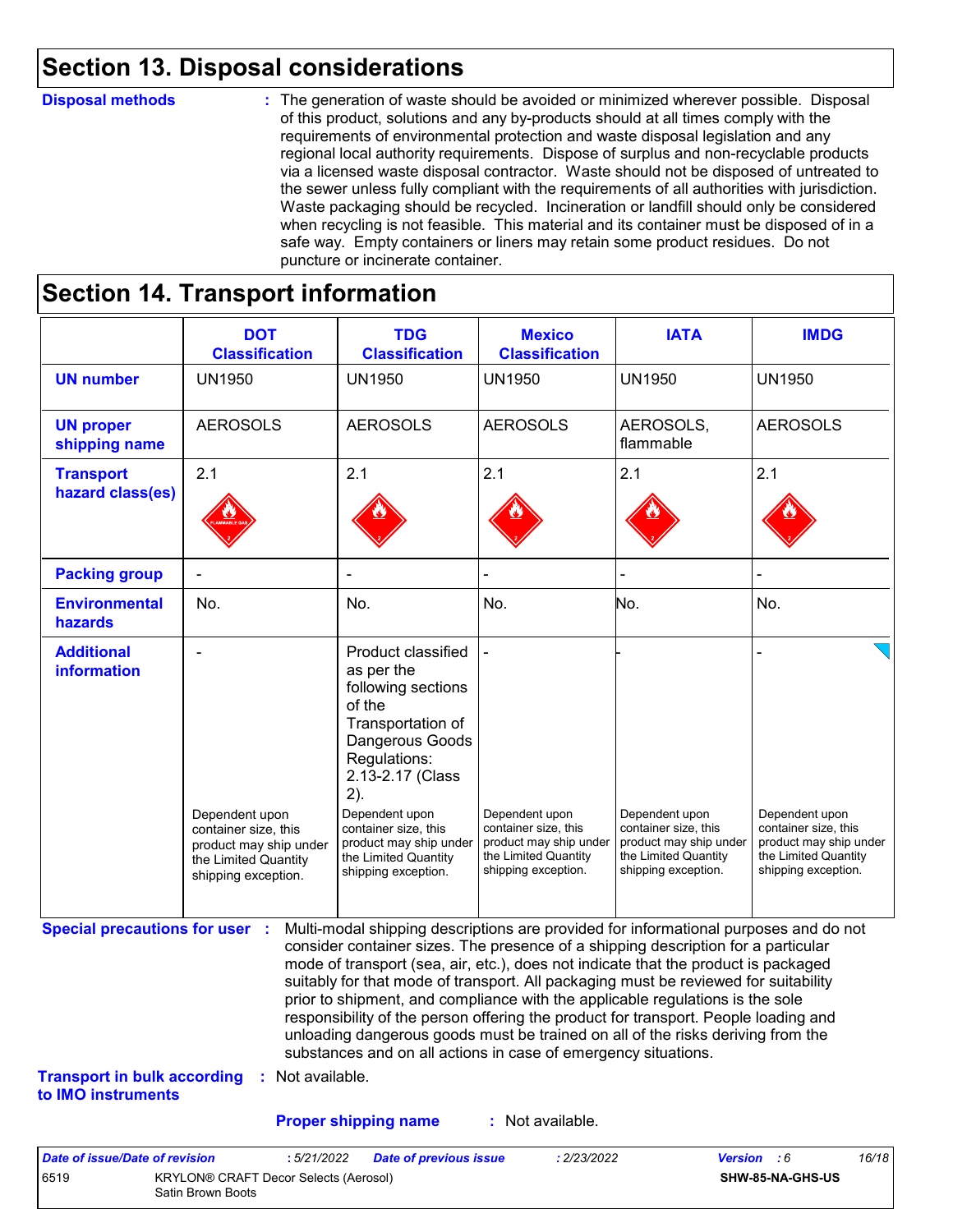### **Section 15. Regulatory information**

#### **SARA 313**

SARA 313 (40 CFR 372.45) supplier notification can be found on the Environmental Data Sheet.

#### **California Prop. 65**

WARNING: This product contains chemicals known to the State of California to cause cancer and birth defects or other reproductive harm.

#### **International regulations**

| <b>International lists</b> | Australia inventory (AIIC): Not determined.                  |
|----------------------------|--------------------------------------------------------------|
|                            | China inventory (IECSC): Not determined.                     |
|                            | Japan inventory (CSCL): Not determined.                      |
|                            | Japan inventory (ISHL): Not determined.                      |
|                            | Korea inventory (KECI): Not determined.                      |
|                            | New Zealand Inventory of Chemicals (NZIoC): Not determined.  |
|                            | Philippines inventory (PICCS): Not determined.               |
|                            | Taiwan Chemical Substances Inventory (TCSI): Not determined. |
|                            | Thailand inventory: Not determined.                          |
|                            | Turkey inventory: Not determined.                            |
|                            | Vietnam inventory: Not determined.                           |
|                            |                                                              |

### **Section 16. Other information**

**Hazardous Material Information System (U.S.A.)**



**The customer is responsible for determining the PPE code for this material. For more information on HMIS® Personal Protective Equipment (PPE) codes, consult the HMIS® Implementation Manual.**

**Caution: HMIS® ratings are based on a 0-4 rating scale, with 0 representing minimal hazards or risks, and 4 representing significant hazards or risks. Although HMIS® ratings and the associated label are not required on SDSs or products leaving a facility under 29 CFR 1910.1200, the preparer may choose to provide them. HMIS® ratings are to be used with a fully implemented HMIS® program. HMIS® is a registered trademark and service mark of the American Coatings Association, Inc.**

**Procedure used to derive the classification**

|                                                                                                 | <b>Justification</b> |                               |                    |                       |       |
|-------------------------------------------------------------------------------------------------|----------------------|-------------------------------|--------------------|-----------------------|-------|
| <b>FLAMMABLE AEROSOLS - Category 1</b>                                                          |                      |                               |                    | On basis of test data |       |
| GASES UNDER PRESSURE - Compressed gas                                                           |                      |                               |                    | Calculation method    |       |
| SERIOUS EYE DAMAGE/ EYE IRRITATION - Category 2A                                                |                      |                               |                    | Calculation method    |       |
| SKIN SENSITIZATION - Category 1                                                                 |                      |                               |                    | Calculation method    |       |
| CARCINOGENICITY - Category 2                                                                    |                      |                               |                    | Calculation method    |       |
| <b>TOXIC TO REPRODUCTION - Category 1B</b>                                                      |                      |                               |                    | Calculation method    |       |
| SPECIFIC TARGET ORGAN TOXICITY (SINGLE EXPOSURE) (Respiratory tract<br>irritation) - Category 3 |                      |                               |                    | Calculation method    |       |
| SPECIFIC TARGET ORGAN TOXICITY (SINGLE EXPOSURE) (Narcotic effects) -<br>Category 3             |                      |                               |                    | Calculation method    |       |
| SPECIFIC TARGET ORGAN TOXICITY (REPEATED EXPOSURE) - Category 2                                 |                      |                               |                    | Calculation method    |       |
| <b>ASPIRATION HAZARD - Category 1</b>                                                           |                      |                               | Calculation method |                       |       |
| <b>History</b>                                                                                  |                      |                               |                    |                       |       |
| Date of printing                                                                                | : 5/21/2022          |                               |                    |                       |       |
| Date of issue/Date of<br>revision                                                               | : 5/21/2022          |                               |                    |                       |       |
| Date of previous issue                                                                          | : 2/23/2022          |                               |                    |                       |       |
| Date of issue/Date of revision                                                                  | :5/21/2022           | <b>Date of previous issue</b> | : 2/23/2022        | <b>Version</b> : 6    | 17/18 |